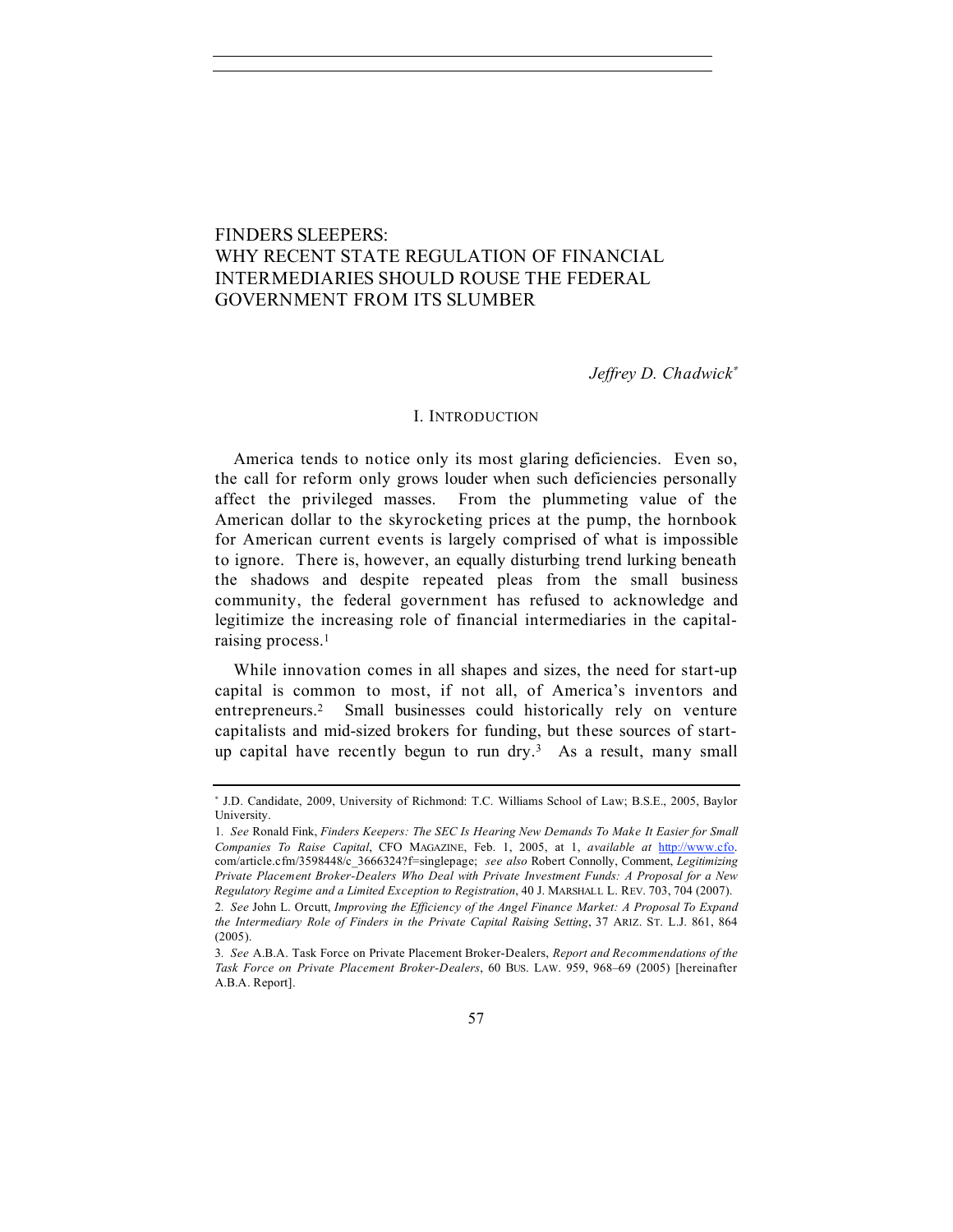businesses are forced to engage financial intermediaries, or finders, to seek out nontraditional sources of funding.<sup>4</sup> Many wonder, however, if finders are worth the risk.<sup>5</sup> Unlike professional broker-dealers, who are required to register with the U.S. Securities and Exchange Commission ("SEC"),<sup>6</sup> finders are a largely unregulated industry.<sup>7</sup> When a finder steps beyond the mere connection of buyers and sellers and becomes too involved in the securities transaction, he operates as an unregistered broker-dealer and exposes the transaction's participants to stiff SEC penalties.8 Despite this "Catch-22" confronting small business owners, the SEC has failed to draw a clear line between lawful finding and unlawful broker-dealing.<sup>9</sup> This uncertainty in the federal arena has prompted some states to enact their own finder's legislation,<sup>10</sup> and rather than alleviating the tension, these state regulations present fresh problems of conflicting state and federal regimes.<sup>11</sup>

This comment argues that the current treatment of financial intermediaries in the capital-raising process is unresponsive to the changing landscape of the small business community. Not only does the SEC inadequately define the permissible role of a finder, recent legislation in Texas and South Dakota foreshadows the ills of a dual regulatory society. Rather than waiting for states to address the finder's dilemma on an ad hoc and inconsistent basis, the federal government should create an SEC-registered class of finders to facilitate capital formation and jumpstart a receding American economy. Part II examines the expanding role of financial intermediaries in small market financing and the SEC's less than desirable definition of a finder exempt from federal registration. Part III explains how Michigan, Texas, and South Dakota have addressed the finder's dilemma, and why their

<sup>4</sup>*. See* Connolly, *supra* note 1, at 729.

<sup>5</sup>*. Cf.* Virginia K. Kapner, *When Finders Bring Trouble: Avoiding Pitfalls of Working with Unlicensed Broker-Dealers*, BOSTON B.J., Jan.–Feb. 2003, at 14 (discussing the legal "pitfalls" and risks of using finders); Victor L. Zimmerman, Jr., *To Register or Not: A Finder's Big Dilemma: Those Who Assist Emerging Companies in Getting Investors Could Be Subject to Certain Federal and State Securities Laws*, THE NAT'L L.J., Jan. 22, 2001, at B9 (encouraging activity monitoring).

<sup>6</sup>*. See* 15 U.S.C. § 78o(a)(1) (2006).

<sup>7</sup>*. See* Nelson S. Ebaugh, *New Finder Rules in Texas: What a Tangled Web We Weave*, THE HOUSTON LAW., July–Aug. 2007, at 20, *available at* http://www.thehoustonlawyer.com/aa\_july07/page20.htm.

<sup>8</sup>*. See* Kapner, *supra* note 5.

<sup>9</sup>*. See* Brad R. Jacobsen & Olympia Z. Fay, *Finding a Solution to the Problem with Finders in Utah*,

 <sup>19</sup> UTAH B.J. 38, 42, Apr. 24, 2006, *available at* http://www.utahbar.org/barjournal/archives/2006/04/ finding\_a\_solut.html; Orcutt, *supra* note 2, at 903.

<sup>10</sup>*. See* Christine Hall, *New Rule Clarifies When 'Finders' Can Be Keepers*, HOUSTON BUS. J., Feb. 2, 2007, *available at* http://houston.bizjournals.com/houston/stories/2007/02/05/focus1.html.

<sup>11</sup>*. Cf.* Ebaugh, *supra* note 7, at 20 (explaining that a finder may comply with Texas securities law while violating federal securities law).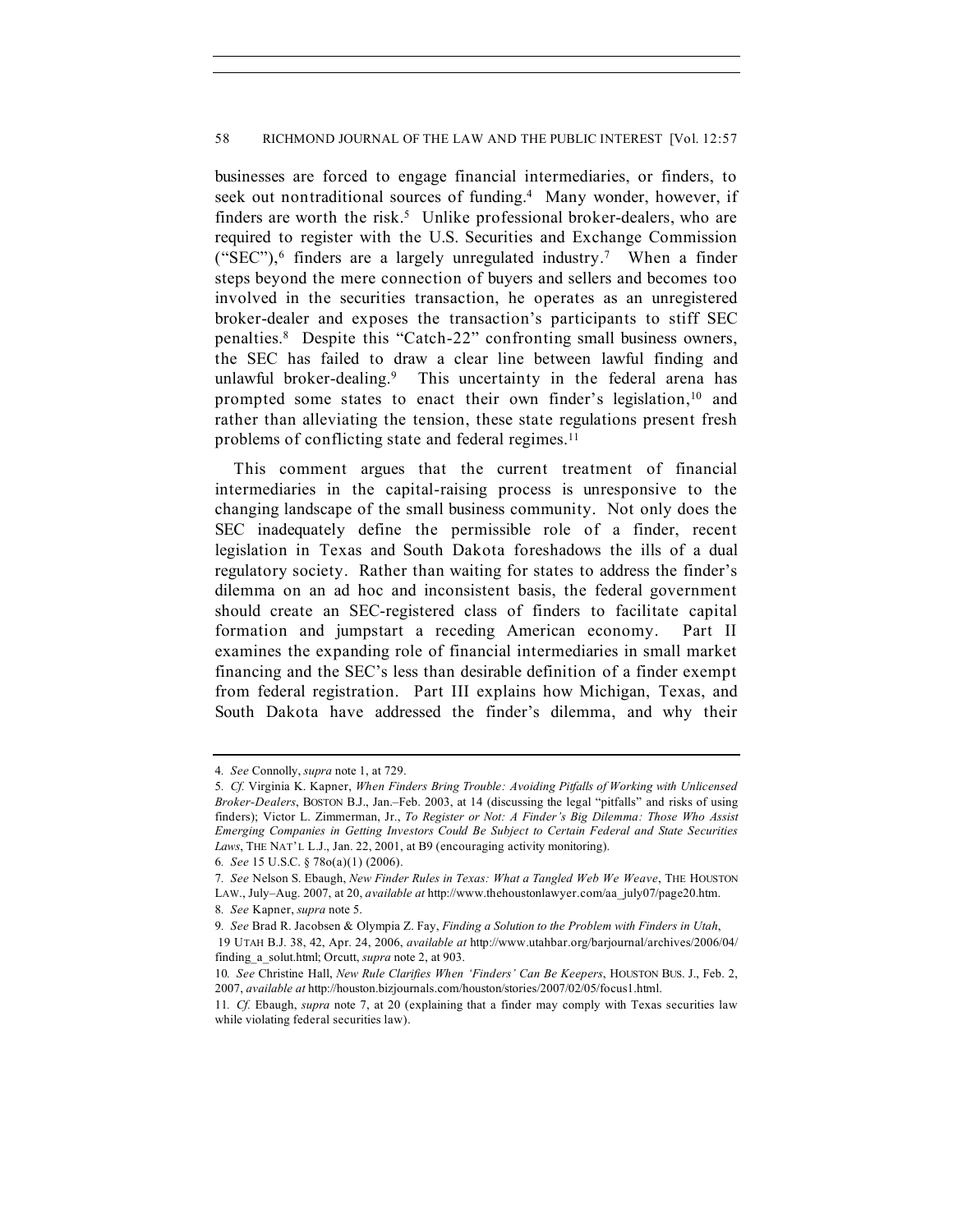answers represent the problematic birth of a dual regulatory system. Part IV chronicles the thwarted development of past reform efforts and concludes by outlining the emerging consensus behind a federallyregistered class of finders.

# II. THE RISE OF THE FINDER AND THE NEED FOR CLARITY

The SEC was designed to ensure the integrity of the securities market by safeguarding investors and encouraging capital formation.12 By ignoring the capital-raising problems of small start-up businesses, however, the SEC's regulatory scheme inhibits small business formation and effectively stymies the growth of the American economy.13 The capital market demands the use of financial intermediaries, but under current law, small business owners are left guessing as to whether their involvement with an overactive finder will result in sanctions for employing an unregistered broker-dealer.<sup>14</sup> This section explains why finders are essential to future economic growth and how the SEC's failure to define finders exposes small business owners to severe and unnecessary risks.

A. The Small Business Funding Gap and the Increased Demand for Finder **Services** 

The pockets of most entrepreneurs are not deep enough to provide all the funding necessary to turn their ideas into reality.15 Instead, smaller start-ups must typically secure outside equity financing to fund their ventures.16 Traditionally, this funding was readily provided by venture capitalists and mid-sized issuers, but in recent years, the pool of available start-up capital has evaporated.17 Venture capitalists have focused their

<sup>12</sup>*. See* SEC, The Investor's Advocate: How the SEC Protects Investors, Maintains Market Integrity, and Facilitates Capital Formation, http://www.sec.gov/about/whatwedo.shtml (last visited Nov. 3, 2008) [hereinafter SEC, Investor's Advocate].

<sup>13</sup>*. See* A.B.A. Report, *supra* note 3, at 960 ("Small business capital formation is key to creating jobs in America. Small businesses create many more new jobs than large public companies who have no need for [financial intermediaries]."); Orcutt, *supra* note 2, at 861 ("The continuous creation of new rapid-growth start-ups plays a substantial role in the success of the U.S. economy."). *See generally* Asli Demirgüç-Kunt & Ross Levine, *Finance, Financial Sector Policies, and Long-Run Growth*, (World Bank, Policy Research Working Paper No. 4469, 2008), *available at* http://papers.ssrn.com /sol3/papers.cfm?abstract\_id=1081783#PaperDownload (discussing the relationship between finance policy and economic growth).

<sup>14</sup>*. See* Jacobson & Fay, *supra* note 9, at 38–39; Zimmerman, *supra* note 5.

<sup>15</sup>*. See* Orcutt, *supra* note 2, at 869.

<sup>16</sup>*. See id.*

<sup>17</sup>*. See* A.B.A. Report, *supra* note 3, at 968–69.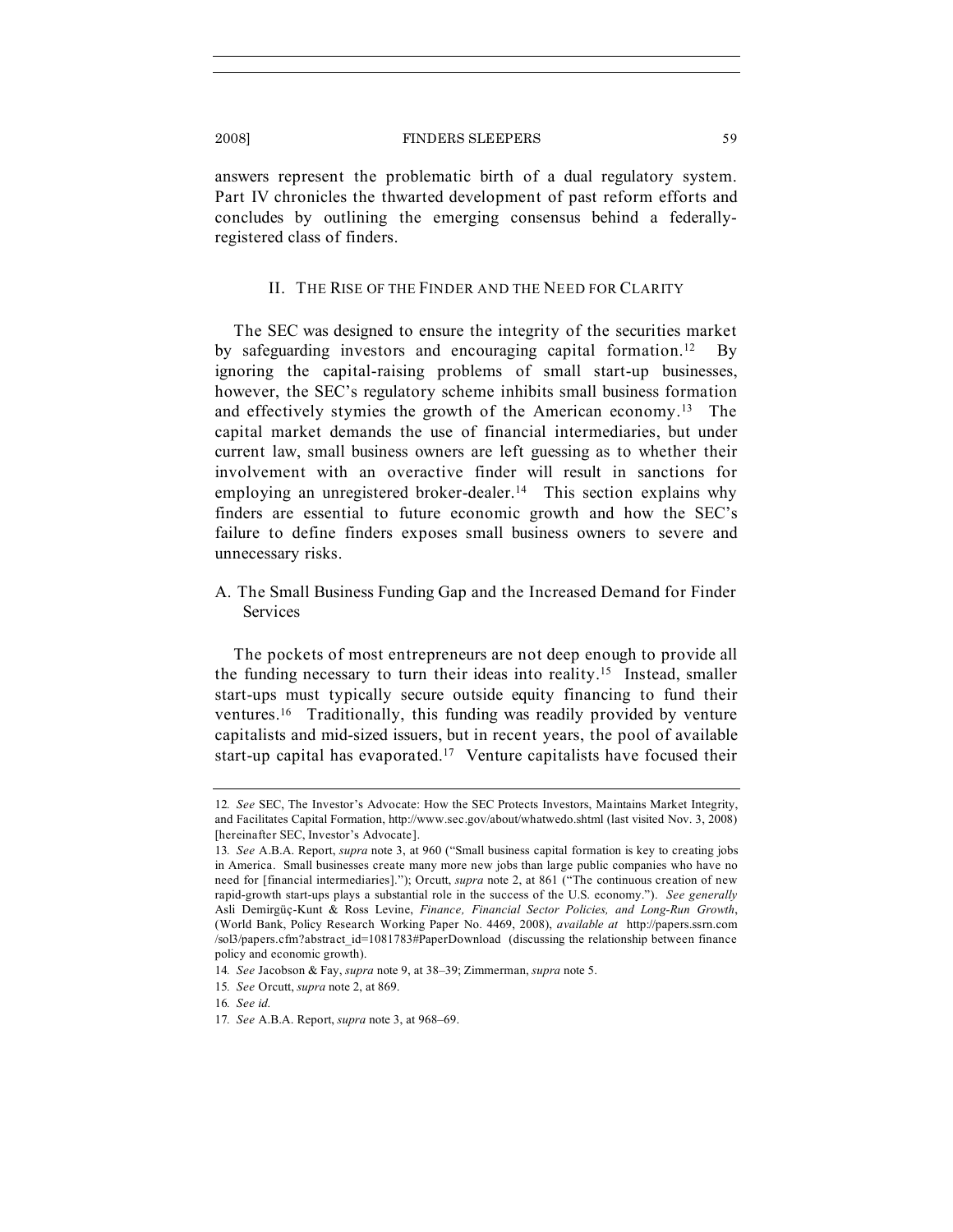efforts on larger ventures in later stages, and mid-sized brokerage firms have either disappeared or have been subsumed by bigger firms with grander schemes.18 The result is a small business market gap where startups seeking \$250 thousand to \$5 million are denied access to traditional markets and are funneled into nontraditional streams of income.<sup>19</sup> Financial intermediaries thus become an essential conduit by which entrepreneurs can connect to potential investors.<sup>20</sup> This compelled interaction between desperate start-ups and nontraditional investors has created a semi-underground market of unregulated finder activity.21

Though the finder's market ultimately puts start-up capital into the hands of small business owners, an unregistered finder can easily cross the line into unlawful broker-dealership if he becomes too involved in the securities transaction.22 The Securities and Exchange Act ("Exchange Act") prohibits unregistered persons from effecting any

22*. See* Kapner, *supra* note 5.

<sup>18</sup>*. See id.* Venture capitalists and other brokers have replaced smaller deals with larger deals for a number of reasons. *Id.* at 968. Mainly, though, larger deals reap significantly larger rewards while bearing elements of time, risk, and transaction costs that are comparable to smaller deals. *See id.* at 968–69; *see also* Fink, *supra* note 1 (describing how "federally registered broker-dealers that might once have provided capital have either gone under or merged into larger investment banks that don't consider start-ups worth their time").

<sup>19</sup>*. See* Orcutt, *supra* note 2, at 874; *see also* Lee R. Petillon & Mark T. Hiraide, *CA: Private Offerings Using Non-Registered Broker-Dealers*, ACTIVE CAPITAL, 2005, *available at* http://activecapital.org/ story?story\_id=20094 (explaining that companies seeking less than \$5 million in start-up capital "find it difficult to attract investment bankers who are registered broker/dealers, as such small offerings are not economic for the broker/dealer"). In their seed stages, entrepreneurial groups can typically raise \$250,000 themselves. Orcutt, *supra* note 2, at 874–75. Larger entities further along in their development, on the other hand, can typically secure \$5 million or more from more-than-eager venture capitalists. *Id.* Many of the larger brokerage firms are not even willing to fund \$5 million deals, setting their floor at \$25 million. *See* A.B.A. Report, *supra* note 3, at 968; Connolly, *supra* note 1, at 704.

<sup>20</sup>*. See* Connolly, *supra* note 1, at 704; *see also* Sherman A. Cohen, et. al., Finders, Broker-Dealers, and the Gray Area in Between*, available at*  http://www.agg.com/Contents/PublicationDetail.aspx?ID=910 (last visited Nov. 3, 2008) ("If history is any guide, many companies will use 'finders'—a match-maker of sorts for the cash needy and the financially flush."). Another beneficiary of the capital funding squeeze is the angel investor market, which is comprised of wealthy, accredited investors providing start-up capital to fledgling businesses. *See* Orcutt, *supra* note 2, at 874–75; Zimmerman, *supra* note 5. As of the turn of the decade, angels were funding between thirty and forty times as many start-ups as venture capitalists. Zimmerman, *supra* note 5 (citing MARK VAN OSNABRUGGE & ROBERT J. ROBINSON, ANGEL INVESTING 69 (2000)).

<sup>21.</sup> The American Bar Association has referred to the unregulated finder's market as a "vast and pervasive 'gray market' of brokerage activity" typified by uncertainty and risky behavior. *See*  A.B.A. Report, *supra* note 3, at 959; *see also* Hugh Makens, *Capital Formation: Making Finders Viable*, Government-Business Forum on Small Business Capital Formation, Sept. 20, 2004, at 4, *available at* http://www.sec.gov/info/smallbus/hmakens.pdf ("Problems relating to unregistered finders have been particularly prominent in the raising of early stage capital for smaller business. I believe that there is a vast 'gray market' of unregistered brokerage activity where the funding for these companies, who generally can't access traditional brokerage firms for underwritings, is often obtained through unregistered financial intermediaries.").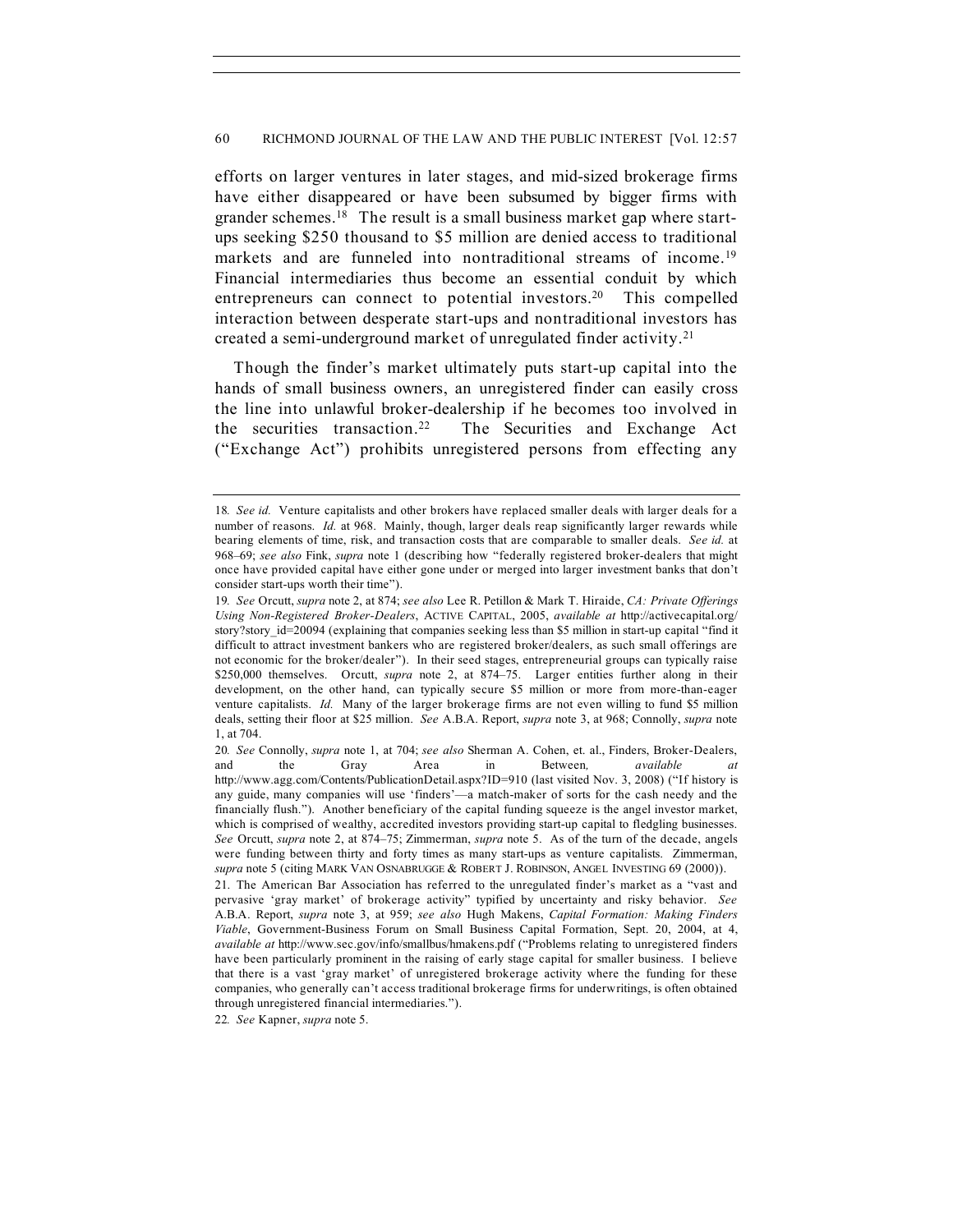transactions in securities, $2<sup>3</sup>$  and violations invite swift and severe penalties.<sup>24</sup> Finders are potentially subject to monetary damages,<sup>25</sup> civil injunctions enjoining future participation in securities activities.<sup>26</sup> and criminal prosecution, if the violation was willful.<sup>27</sup> A similar strategy can be employed against issuers,<sup>28</sup> and investors often retain the right to rescind their securities purchase.29 On top of the heightened risk of statutory penalties, the finder's market also exposes its participants to a higher rate of fraud than traditional capital markets.<sup>30</sup> Unlike brokerdealers, who are registered and monitored by the SEC, finders are a largely unregulated community with their fair share of unsavory and unsophisticated individuals.<sup>31</sup> Despite the endemic risks of employing unregistered third parties to secure capital, the venture may not survive without a financial intermediary, and because of this, finders have become a necessary evil in the small business community.32

# B. The SEC's Failure To Define the Lawful Activities of a Finder

Given the seriousness of employing an unregistered broker-dealer, an ideal regulatory environment would clearly define the permissible role of a finder in the capital-raising process.33 Unfortunately, the SEC's characterization of a lawful finder is blurry at best, and small businesses are forced to determine whether their use of a finder is illegal on a caseby-case basis.34 Best practices define a finder as a person who connects buyers and sellers of securities for a flat fee and then disappears from the

31*. See id.*; *see also* Hall, *supra* note 10 (stating that the presence of "bad people" prompted Texas to enact its finders legislation). *But see* A.B.A. Report, *supra* note 3, at 961 (comparing finders to social drinkers during prohibition who are otherwise "ethical and honest individuals"). Despite the actual composition of the money-finding community, the point remains that its members do not fall within the SEC's regulatory authority until they visibly err. Such an unregulated community undeniably engenders a vast potential for fraudulent activity. *See* Fink, *supra* note 1; *see also* Hall, *supra* note 10. 32*. See* Jacobsen & Fay, *supra* note 9, at 42 ("Small businesses and start-up companies in need of investment capital are often in a 'Catch-22' when it comes to raising funds. Without additional capital, such companies may not survive, but if they raise capital through the use of a finder, they will likely be violating the law which, in turn, may lead to their demise.").

<sup>23.</sup> 15 U.S.C. § 78o(a)(1) (2006).

<sup>24</sup>*. See* Jacobsen & Fay, *supra* note 9, at 39–40.

<sup>25.</sup> 15 U.S.C. § 78u-2(b) (2006).

<sup>26</sup>*. Id.* § 78u(d).

<sup>27</sup>*. Id.* § 78ff(a).

<sup>28.</sup> Orcutt, *supra* note 2, at 925.

<sup>29</sup>*. Id.* at 925–26; *see also* Kapner, *supra* note 5.

<sup>30</sup>*. See* Fink, *supra* note 1 (explaining that because finders are exempt from the burdens of federal registration, the current finder's market leaves "more of the field to those inclined toward fraud").

<sup>33</sup>*. See* A.B.A. Report, *supra* note 3, at 959–60.

<sup>34</sup>*. See id.*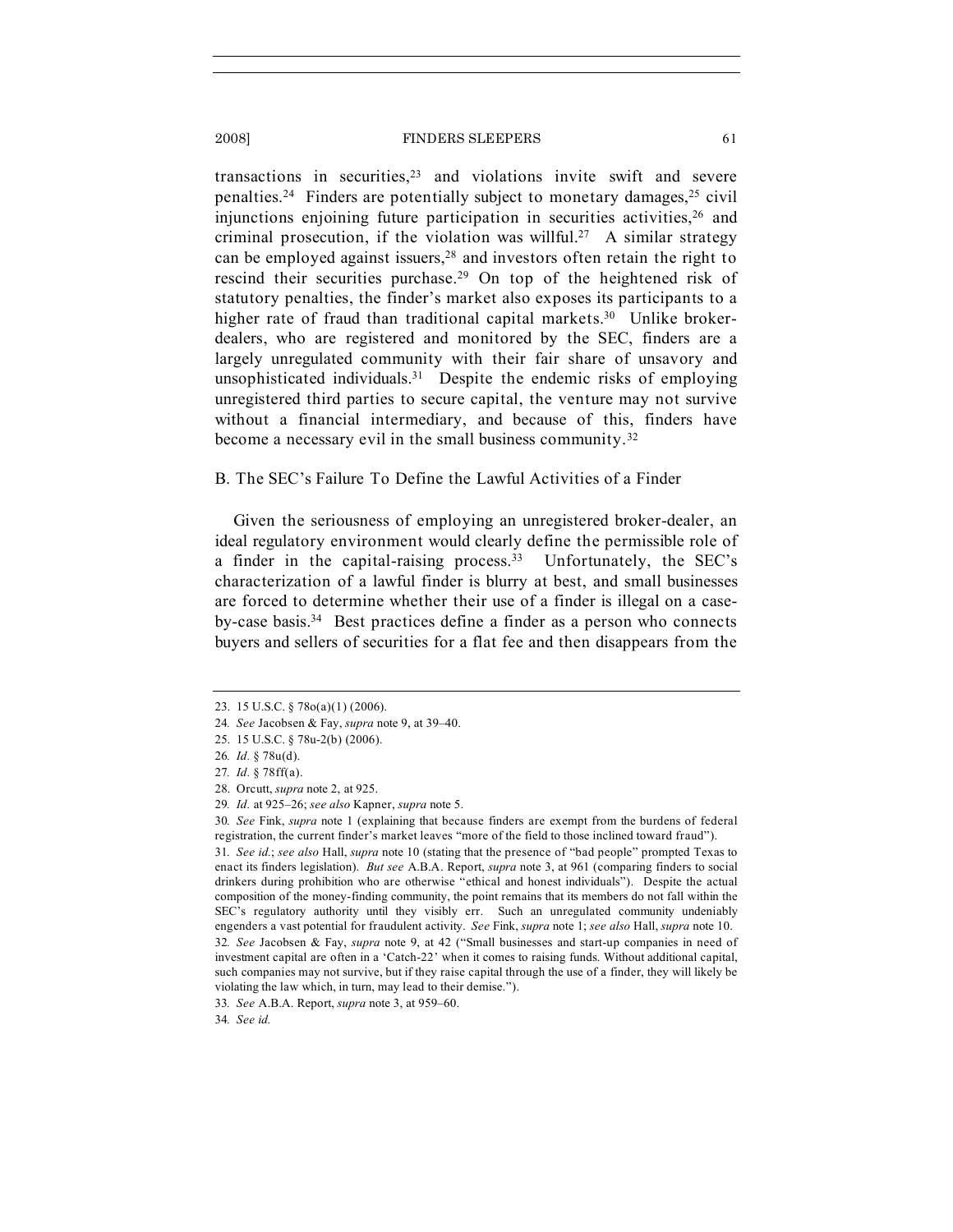transaction.35 Because the uncertainty surrounding the distinction between finders and broker-dealers remains a driving force behind the call for reform,<sup>36</sup> a detailed examination of the SEC's elusive finder inquiry is warranted.

The logical starting point in the broker-dealer versus finder distinction is the controlling statute. The Exchange Act defines brokerdealers as persons "engaged in the business of effecting transactions in securities,"<sup>37</sup> and while finders are not explicitly referenced, they enjoy a de facto exception to the broker-dealer registration requirement.38 The SEC also maintains an online compliance guide that lists several intermediary activities invoking broker-dealership.39 The concept behind the Exchange Act and the compliance guide is simple: a legal finder becomes an unlawful broker-dealer when he becomes too active in facilitating securities transactions.40 The SEC has consistently declined to draw a mathematical bright line between permissible and impermissible finder activities, $41$  and as a result, sellers, investors, and their counsel have been forced to test the waters by soliciting no-action letters from the SEC staff.<sup>42</sup> While these letters are intended to clarify

<sup>35</sup>*. Id.* at 966 (quoting ALAN J. BERKELEY & ALISSA J. ALTONGY, REGULATION D OFFERINGS AND PRIVATE PLACEMENTS 51 (2001)).

<sup>36</sup>*. See* A.B.A. Report, *supra* note 3, at 974 ("[T]he present system really does not work well for regulating many financial intermediaries. Often intermediaries play a very limited role in transactions, but in order to engage in securities transactions, broker-dealer registration is required in a manner that may be more appropriate to a full-service firm.").

<sup>37.</sup> Brokers and dealers are separately defined by the Exchange Act. *Compare* 15 U.S.C. § 78c(a)(4)(a) (2006) (defining brokers as "any person engaged in the business of effecting transactions in securities for the account of others"), *with id.* § 78c(a)(5)(a), defining dealers as "any person who is engaged in the business of buying and selling securities for such person's own account through a broker or otherwise"). The term broker-dealer has been commonly applied to all persons engaged in the business of effecting transactions in securities. *See* David A. Lipton, *A Primer on Broker-Dealer Registration*, 36. CATH. U. L, REV. 899, 909–10 (1987).

<sup>38.</sup> Finders are arguably engaged in the business of effecting securities transactions for both buyers and sellers, albeit in a limited fashion. *See* Connolly, *supra* note 1, at 723; Lipton, *supra* note 37, at 927. Despite seemingly falling within the purview of the Exchange Act's registration requirements, securities law has carved out an authoritative de facto finder's exception. *See* Lipton, *supra* note 37, at 927.

<sup>39.</sup> SEC, Guide to Broker-Dealer Registration, http://www.sec.gov/divisions/marketreg/bdguide.htm (last visited Nov. 3, 2008) [hereinafter SEC, Guide]. Notably, the compliance guide advises financial intermediaries that they may need to register as a broker-dealer if they find investors for, make referrals to, or split commissions with registered broker-dealers, venture capital or "angel" financing, private placement, or other securities intermediaries. *Id.*

<sup>40</sup>*. See* 15 U.S.C. § 78c(a)(4)(A), 78c(a)(5)(A); SEC, Guide, *supra* note 39.

<sup>41</sup>*. See* Orcutt, *supra* note 2, at 903–04.

<sup>42</sup>*. See id.* John Polanin, Jr. defines a no-action letter as "a response from the staff of the Commission to an inquiry requesting assurances in connection with a proposed transaction implicating the federal securities laws. Based on the facts and representations set forth in the inquiry, the staff states that it will not recommend enforcement action to the Commission if the parties making the request proceed as they describe, without complying with specific statutory or regulatory provisions of those laws."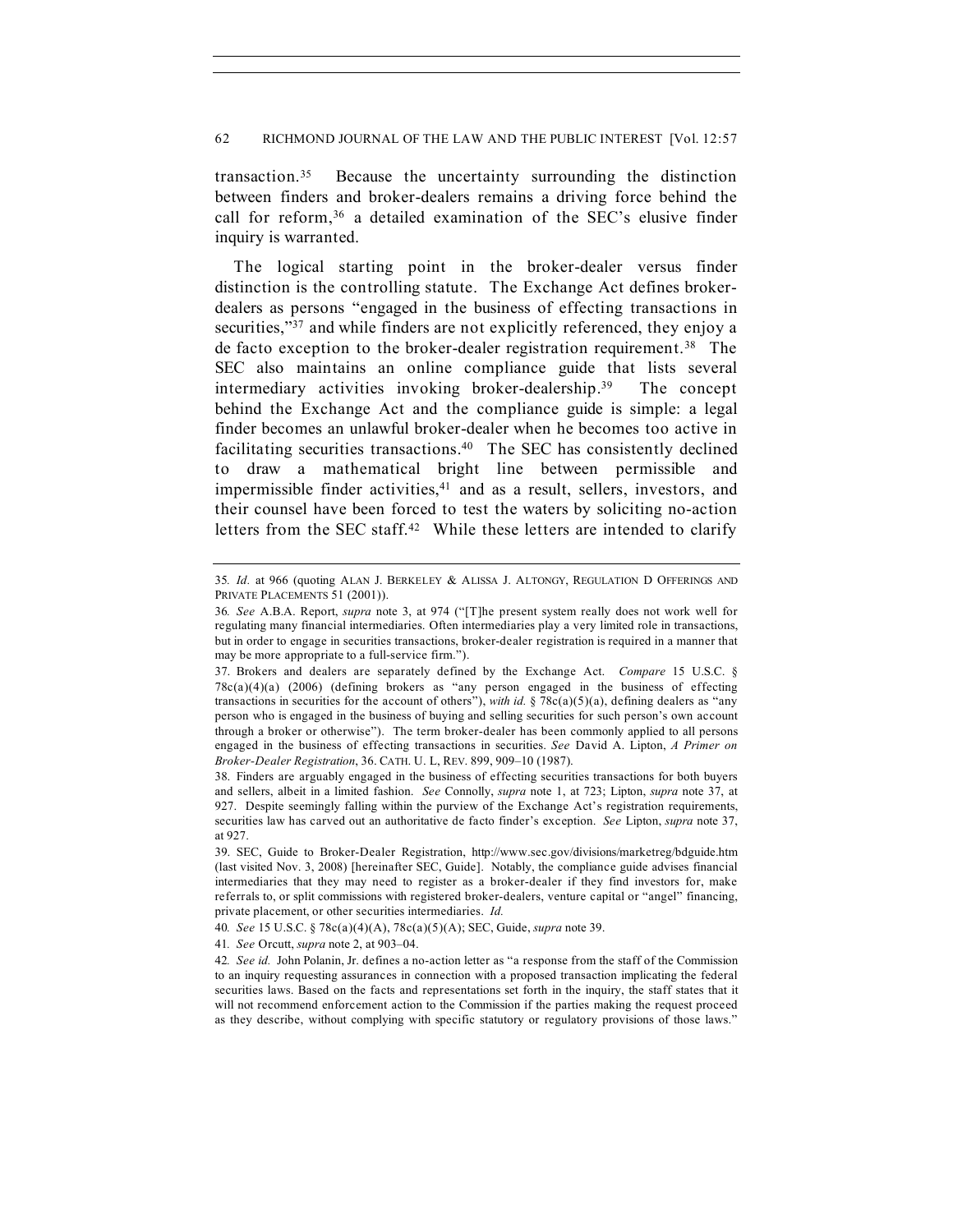the law, they are limited to the facts and parties specified, and they do not constitute binding authority.43 Nevertheless, the SEC staff has identified the following badges of broker-dealer activity:

(1) receipt of transaction-based compensation;

(2) extensive involvement in the securities transaction, including:

(a) valuations of the prospective transaction;

(b) involvement in negotiations; and

(c) assistance with the structure of the transaction;

(3) active solicitation of securities investors; and

(4) prior involvement in securities transactions and/or prior discipline for securities activities.<sup>44</sup>

As explained below, the presence of any one of these factors may be enough to require broker-dealer registration. Taken as a whole, the staff's systematic restriction of a finder's permissible activities is particularly troublesome considering the rising demand for finder services<sup>45</sup>

# 1. Transaction-Based Compensation

Transaction or success-based compensation is probably the best indicator of a broker-dealer.<sup>46</sup> When an intermediary's commission is based on the ultimate success of the transaction—as opposed to a flat referral fee—the intermediary acquires a financial stake in the transaction and the risk of abuse is heightened.<sup>47</sup> For example, in the *Herbruck, Alders & Co.* no-action letter, the SEC staff noted that transaction-based compensation was "a key factor that may require an entity to register as a broker-dealer," and "[a]bsent an exemption, an entity that receives securities commissions. . . is [generally] required to

46*. See* A.B.A. Report, *supra* note 3, at 975–76.

John Polanin, Jr., *The "Finder's" Exception from Federal Broker-Dealer Registration*, 40 CATH. U. L. REV. 787, 789 n.15 (1991).

<sup>43</sup>*. See* Orcutt, *supra* note 2, at 904 ("Because no-action letters are purely matters between the SEC staff and the party making the request, and because they are limited to the specific facts of the requesting letter, it is risky for other parties to draw general conclusions from these letters."); *see also*  Lipton, *supra* note 37, at 985 (arguing that "[t]he practice of relying heavily upon no-action letters to provide advice to potential brokers must be revisited").

<sup>44</sup>*. See* Orcutt, *supra* note 2, at 904–05; A.B.A. Report, *supra* note 3, at 975; 69 Am. Jur. 2d Securities § 328 (2008). In addition to these general factors, it is essential to remember the basic goal of investor protection: the prevention of abusive sales practices. *See* Orcutt, *supra* note 2, at 928–29. All of these factors expose the consumer to a greater risk of fraud or deception, and as a result, the SEC staff is more likely to require broker-dealer registration. *See id.*

<sup>45</sup>*. See* Orcutt, *supra* note 2, at 928–29.

<sup>47</sup>*. See id* at 977.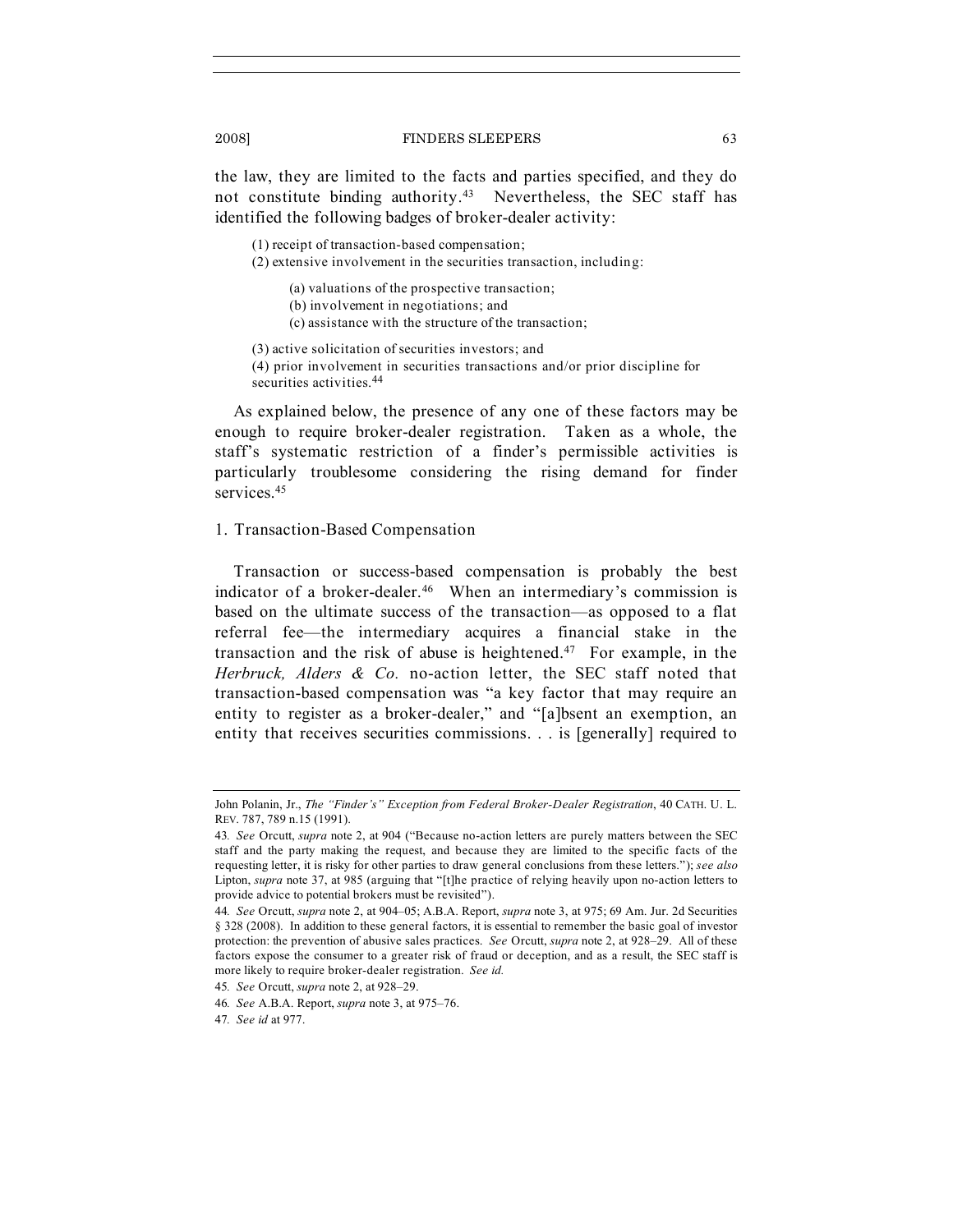register as a broker-dealer."48 Although transaction-based compensation raises a strong presumption of broker-dealership, finders may be able to escape registration if they are a one-time finder who will be wholly removed from all other aspects of the transaction.<sup>49</sup> Many finders attempting to avoid registration with a success-based compensation scheme rely on the *Paul Anka* no-action letter.50 In the *Anka* situation, Anka was retained by the Ottawa Senators Hockey Club to find potential purchasers for limited partnership units.<sup>51</sup> He would provide the Senators with names and telephone numbers, but would not contact the investors with any recommendations.<sup>52</sup> Even though he would receive ten percent of any sale, the SEC staff did not require Anka to register as a broker-dealer because he played a minor role and his finder's activities were limited to this one transaction.<sup>53</sup>

*Paul Anka* represents the outer limits of permissible activity and cannot be relied on with any degree of assurance.<sup>54</sup> First, the favorable SEC ruling was limited to *Paul Anka*'s specific facts and those facts alone.55 Second, recent SEC no-action letters have called *Paul Anka*'s principles into question.<sup>56</sup> Most notably, the staff revoked its 1985 *Dominion Resources* letter, which granted no-action relief in spite of Dominion's transaction-based compensation.57 This revocation has led some commentators to believe that the staff may be "moving to a position where the existence of transaction-based compensation alone may be sufficient to trigger broker-dealer registration."58

<sup>48.</sup> Herbruck, Alder & Co., SEC No-Action Letter, 2002 WL 1290291, at \*2 (June 4, 2002); *see also*  Mike Bantuveris, SEC No-Action Letter, 1975 WL 10654, at \*4 (Oct. 23, 1975) (recommending registration when a consulting firm would "receive fees for its services that would be proportional to the money or property obtained by its clients and would be contingent upon such transactions in securities").

<sup>49</sup>*. See* Orcutt, *supra* note 2, at 913–14.

<sup>50</sup>*. See* Paul Anka, SEC No-Action Letter, [1991 Transfer Binder] Fed. Sec. L. Rep. (CCH) ¶ 79,797, at 78580–81 (July 24, 1991).

<sup>51</sup>*. Id.* at 78,580.

<sup>52</sup>*. Id.* at 78,580–81.

<sup>53.</sup> Id. at 78,581; *see also* A.B.A. Report, *supra* note 3, at 976–77 (noting that the favorable letter was likely due to Anka's "uniquely limited duties" and "the one-time occurrence of the event").

<sup>54</sup>*. See supra* note 40 and accompanying text; *see also* Orcutt, *supra* note 2, at 904 (warning practitioners about the dangers of relying on SEC no-action letters)

<sup>55</sup>*. See* A.B.A. Report, *supra* note 3, at 977.

<sup>56</sup>*. See id.*; Orcutt, *supra* note 2, at 913.

<sup>57.</sup> Dominion Resources, SEC No-Action Letter, 2000 WL 669838 (June 1, 2000) [hereinafter Dominion 2000]; Orcutt, *supra* note 2, at 913.

<sup>58.</sup> A.B.A. Report, *supra* note 3, at 977; *see also* Orcutt, *supra* note 2, at 913 (arguing that the present SEC staff might not issue a favorable letter if presented with the same fact pattern as *Paul Anka*).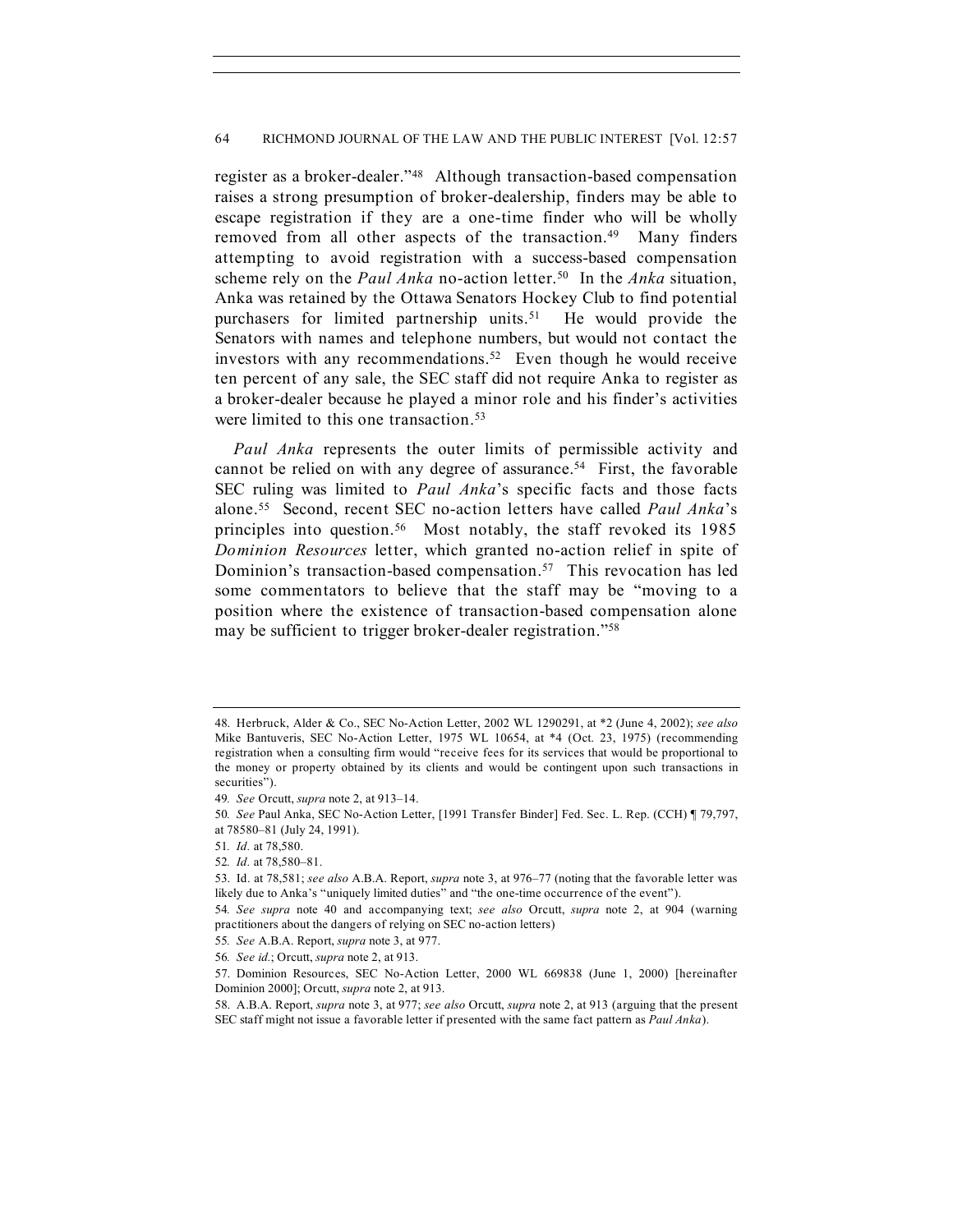#### 2. Extensive Involvement in the Securities Transaction

The more active a finder is in effecting a securities transaction, the higher the risk of abusive trade practices, and the higher the likelihood that the finder will be considered a broker-dealer.<sup>59</sup> Because the pure finder merely connects two parties and disappears, any investment recommendation, negotiation participation, or transactional assistance by a finder raises an immediate red flag.<sup>60</sup> As the staff pointed out in *May-Pac Management Co.*, "persons who play an integral role in negotiating and effecting. . . transactions in securities... are [generally] required to register with the Commission."61 To contrast activities that require registration with activities that do not, compare the staff's disposition in *May-Pac* and *Victoria Bancroft*. In *May-Pac*, registration was required for a company that would connect buyers and sellers, help negotiate the deal, and advise its client on the merits of any offer received.62 In *Bancroft*, registration was not required for a licensed real estate broker who created a list of potential purchasers and introduced them to sellers of financial institutions.63 After Bancroft introduced the parties, she disappeared from the deal and did not negotiate, make recommendations, give advice, or assist with the financing.64

Many SEC letters consider when a finder crosses the line into brokerdealership,65 and similar to the trend in transaction-based compensation, the SEC has consistently narrowed the scope of a finder's permissible activities.66 Again, much of this can be attributed to the 2000

<sup>59</sup>*. See* Orcutt, *supra* note 2, at 928–29.

<sup>60</sup>*. See id.* at 906 (stating that "[m]aking investment recommendations or participating in negotiations surrounding the securities transaction appear to be 'practically' dispositive factors").

<sup>61.</sup> May-Pac Mgmt. Co., SEC No-Action Letter, [1973–1974 Transfer Binder] Fed. Sec. L. Rep. (CCH) ¶ 79,679, at 83,835 (Dec. 20, 1973).

<sup>62</sup>*. See id.* at 83,834–35; *see also* A.B.A. Report, *supra* note 3, at 978 (discussing *May-Pac*).

<sup>63.</sup> Victoria Bancroft, SEC No-Action Letter, 1987 WL 108454, at \*1 (Aug. 9, 1987).

<sup>64</sup>*. Id.*

<sup>65.</sup> For a sense of what activities require registration, see Capital Directions, Inc., SEC No-Action Letter, 1979 WL 14878, at \*1, \*3–4 (Jan. 4, 1979); Mike Bantuveris, SEC No-Action Letter, 1975 WL 10654, at \*1, \*3–4 (Oct. 23, 1975); May-Pac Mgmt. Co., SEC No-Action Letter, [1973–1974 Transfer Binder] Fed. Sec. L. Rep. (CCH) ¶ 79,679, at 83,835 (Dec. 20, 1973); Fulham & Co., Inc., SEC No-Action Letter, 1972 WL 9129, at \*2 (Dec. 20, 1972). To discover when a finder's activities do not require registration, see Dana Inv. Advisors, Inc., SEC No-Action Letter, 1994 WL 718968, at \*14–17 (Oct. 12, 1994); Paul Anka, SEC No-Action Letter, [1991 Transfer Binder] Fed. Sec. L. Rep. (CCH) ¶ 79,797, at 78,580–81 (July 24, 1991); Colonial Equities, Corp., SEC No-Action Letter, 1988 WL 234557, at \*6, \*9–14 (June 28, 1988); John DiMeno, SEC No-Action Letter, [1979 Transfer Binder] Fed. Sec. L. Rep. (CCH) ¶ 81,940, at 81,271 (Oct. 11, 1978); Samuel Black, SEC No-Action Letter, 1977 WL 14905, at \*2–3 (Jan. 20, 1977); Moana/Kauai, SEC No-Action Letter, 1974 WL 8804, at \*3– 4 (Aug. 10, 1974).

<sup>66</sup>*. See* Orcutt, *supra* note 2, at 907–08.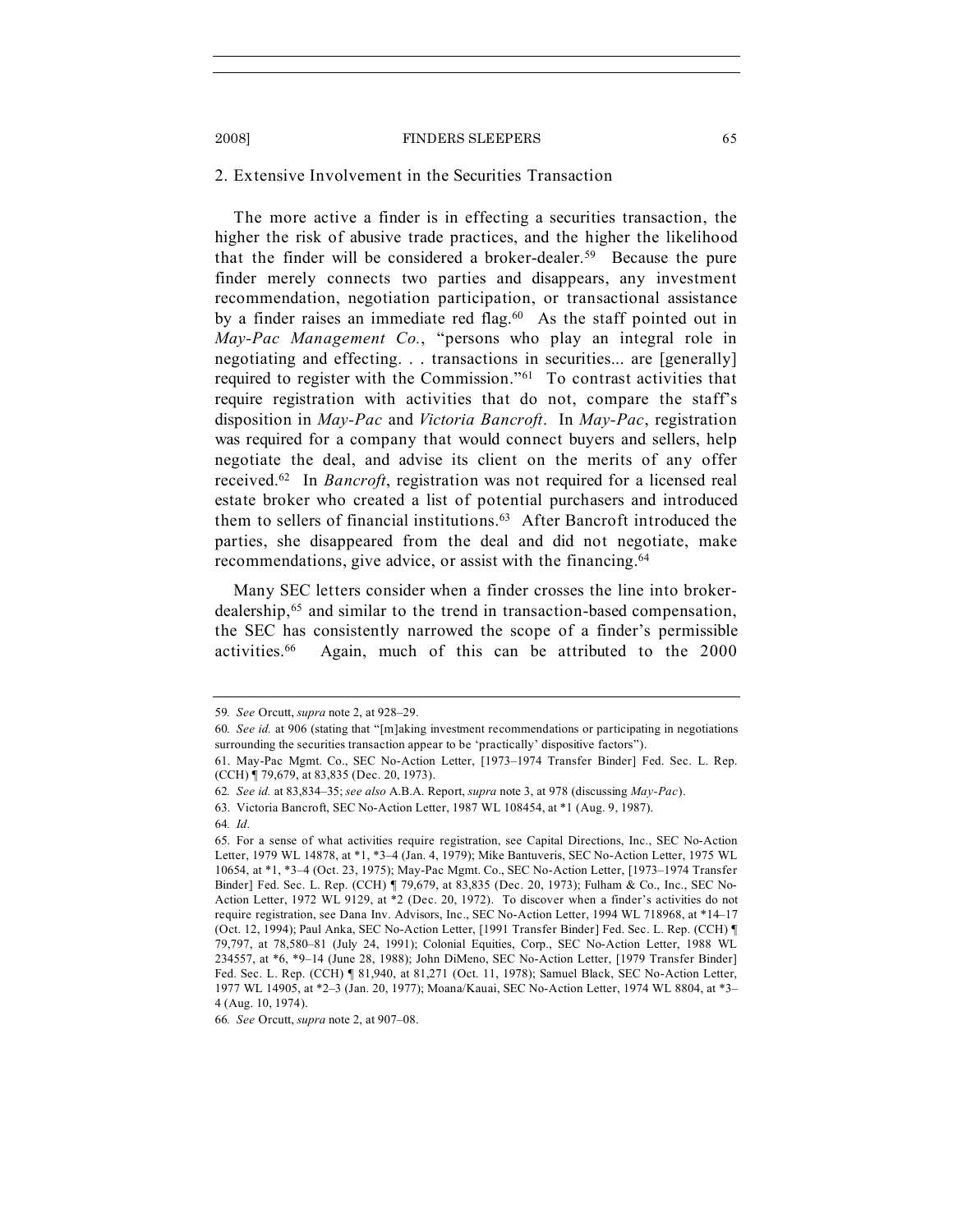revocation of the 1985 *Dominion Resources* letter.67 In 1985, the staff granted no-action relief even though Dominion would: (a) analyze the financial needs of its clients; (b) recommend securities to fit its clients' needs; (c) arrange lawyers and broker-dealers to structure the transaction; (d) make itself available as a consultant; and (e) participate in negotiations.68 Relying on the staff's favorable treatment, many finders felt confident that playing an active role in effecting a transaction was not a *per se* activity of a broker-dealer.69 The SEC gave two reasons for revoking its 1985 letter. First, "technological advances . . . allowed more and different types of persons to become involved in the provision of securities-related services."70 The implication is with more people using better technology, the risk of abusive sales practices has increased.<sup>71</sup> Second, the staff noted that since its letter in 1985, it had denied no-action requests in similar situations.<sup>72</sup>

Straddling the line between a finder and a broker-dealer is a risky proposition.73 Even though giving advice to the client, negotiating the deal, and structuring the transaction may not always require registration, these activities seriously weaken a finder's case for no-action relief. A much safer finder's practice is the connection of buyers and sellers for a flat fee, and the subsequent removal of the finder from the transaction.<sup>74</sup>

# 3. Active Solicitation of Securities Investors

A third factor implicating broker-dealership is active solicitation of securities investors.<sup>75</sup> The most decisive question is whether the finder

<sup>67</sup>*. See* Dominion 2000, *supra* note 57; Orcutt, *supra* note 2, at 907–08.

<sup>68</sup>*. See* Orcutt, *supra* note 2, at 906–07 (citing Dominion Resources, Inc., SEC No-Action Letter, 1985 WL 54428, at \*1–3, \*6–7 (Aug. 24, 1985) [hereinafter Dominion 1985]).

<sup>69</sup>*. See id.* at 906.

<sup>70.</sup> Dominion 2000, *supra* note 57.

<sup>71</sup>*. See* Orcutt, *supra* note 2, at 907.

<sup>72.</sup> Dominion 2000, *supra* note 57, at \*3 (citing John R. Wirthlin, SEC No-Action Letter, 1999 WL 34898 (Jan. 19, 1999) (requiring registration for an alleged finder who solicited investors and received a contingency fee upon successful purchase); Davenport Mgmt., Inc., SEC No-Action Letter, 1993 WL 120436, at \*11, \*13 (Apr. 13, 1993) (requiring registration when a business broker receives transaction fees for negotiations); C & W Portfolio Mgmt., Inc., SEC No-Action Letter, 1989 WL 258821, at \*1 (July 20, 1989) (requiring registration when a financial intermediary mediates a negotiation and receives success-based compensation)).

<sup>73</sup>*. See* HAROLD S. BLOOMENTHAL & SAMUEL WOLFF, SECURITIES AND FEDERAL CORPORATE LAW DATABASE § 23.2 (2007) (stating that "[a]ny person doing much more than simply introducing parties to a securities transaction to each other does so at his or her peril").

<sup>74</sup>*. Cf.* Angel Capital Elec. Network, SEC No-Action Letter, 1996 WL 636094 (Oct. 25, 1996) (granting no-action relief for an Internet matching service that merely connected entrepreneurs and investors).

<sup>75</sup>*. See* A.B.A. Report, *supra* note 3, at 979–80; Orcutt, *supra* note 2, at 914–15.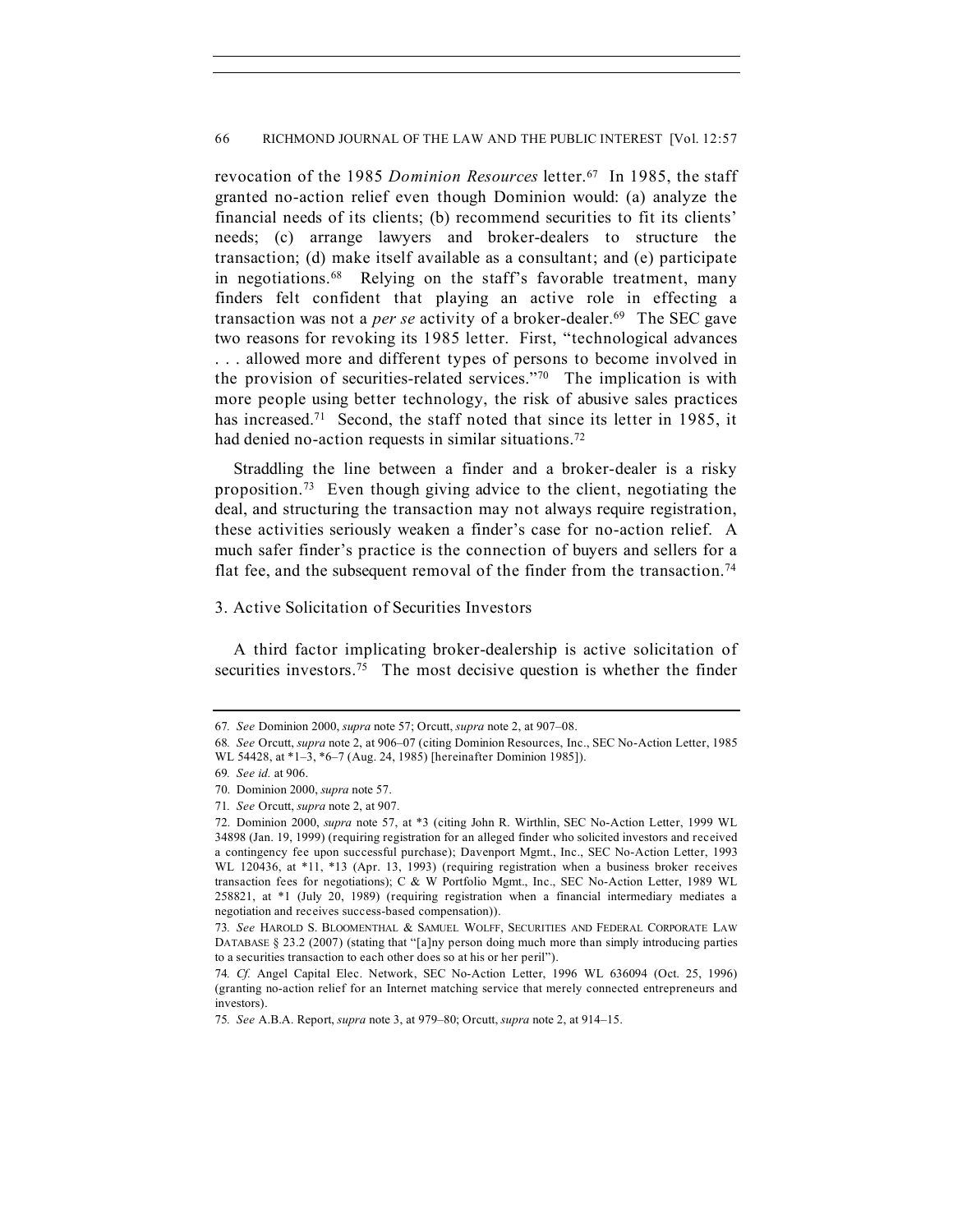is contacting persons through preexisting relationships, which is usually permissible, or whether the finder is actively soliciting unknown third parties, which normally requires registration.<sup>76</sup> As for the extent of solicitation that invokes broker-dealership, the staff has not provided much guidance.<sup>77</sup> It is sufficient, then, to note that "[i]t is the content and extent of the solicitation, rather than the mode of communication, which will most likely determine the SEC's reaction to a finder's solicitation activities."78

#### 4. Prior Involvement in or Discipline for Securities Activities

Finally, the SEC has examined the extent of a finder's previous dealings to determine whether the finder is actually a broker-dealer who is "engaged in the business of effecting transactions in securities."79 In addition to weeding out de facto professionals, the staff has consistently expressed a desire to prevent past securities violators from using the finder's exception as a "back door" to remain in the industry and put investors at risk.80 The *Rodney B. Price* no-action letter demonstrates this factor's true power.<sup>81</sup>

In *Price*, no-action relief was denied even though Price's only duties were locating broker-dealers to serve as potential underwriters or investors in private offerings.82 Furthermore, Price would refrain from selling or advising the broker-dealers, and his fee was not based on the success of a transaction. $83$  Although the requirement of registration was not explicitly tied to Price's previous dealings in securities, one-third of the letter was devoted to Price's prior securities activities and disciplinary history.84

<sup>76</sup>*. See* Orcutt, *supra* note 2, at 914–15.

<sup>77</sup>*. See* A.B.A. Report, *supra* note 3, at 979; *see*, *e.g.*, Thomas R. Vorbeck, SEC No-Action Letter, 1974 WL 8305, at \*2 (March 24, 1974) (requiring registration because the company's plan "would entail *some* form of solicitation of business") (emphasis added).

<sup>78.</sup> A.B.A. Report, *supra* note 3, at 979–80.

<sup>79.</sup> 15 U.S.C. § 78c(a)(4)(A) (2006); *see also* A.B.A. Report, *supra* note 3, at 980–81 (stating that previous involvement in or discipline for securities activities increases the likelihood that a finder will be required to register as a broker-dealer); Orcutt, *supra* note 2, at 916–18 (explaining that a major factor used in determining whether a finder is a broker is the finder's involvement with and/or discipline in prior securities related activities).

<sup>80</sup>*. See* A.B.A. Report, *supra* note 3, at 980; Orcutt, *supra* note 2, at 916.

<sup>81</sup>*. See* A.B.A. Report, *supra* note 3, at 980; Orcutt, *supra* note 2, at 916.

<sup>82.</sup> Rodney B. Price, SEC No-Action Letter, 1982 WL 30390, at \*1–2 (Nov. 11, 1982).

<sup>83</sup>*. Id.* at \*2.

<sup>84</sup>*. Id.* at \*1; *see also* A.B.A. Report, *supra* note 3, at 980 (noting that it was "fair to conclude that the staff's decision was motivated by the finder's previous securities activities"); Orcutt, *supra* note 2, at 917 (explaining that it was "logical to infer that the finder's prior activities in the securities industry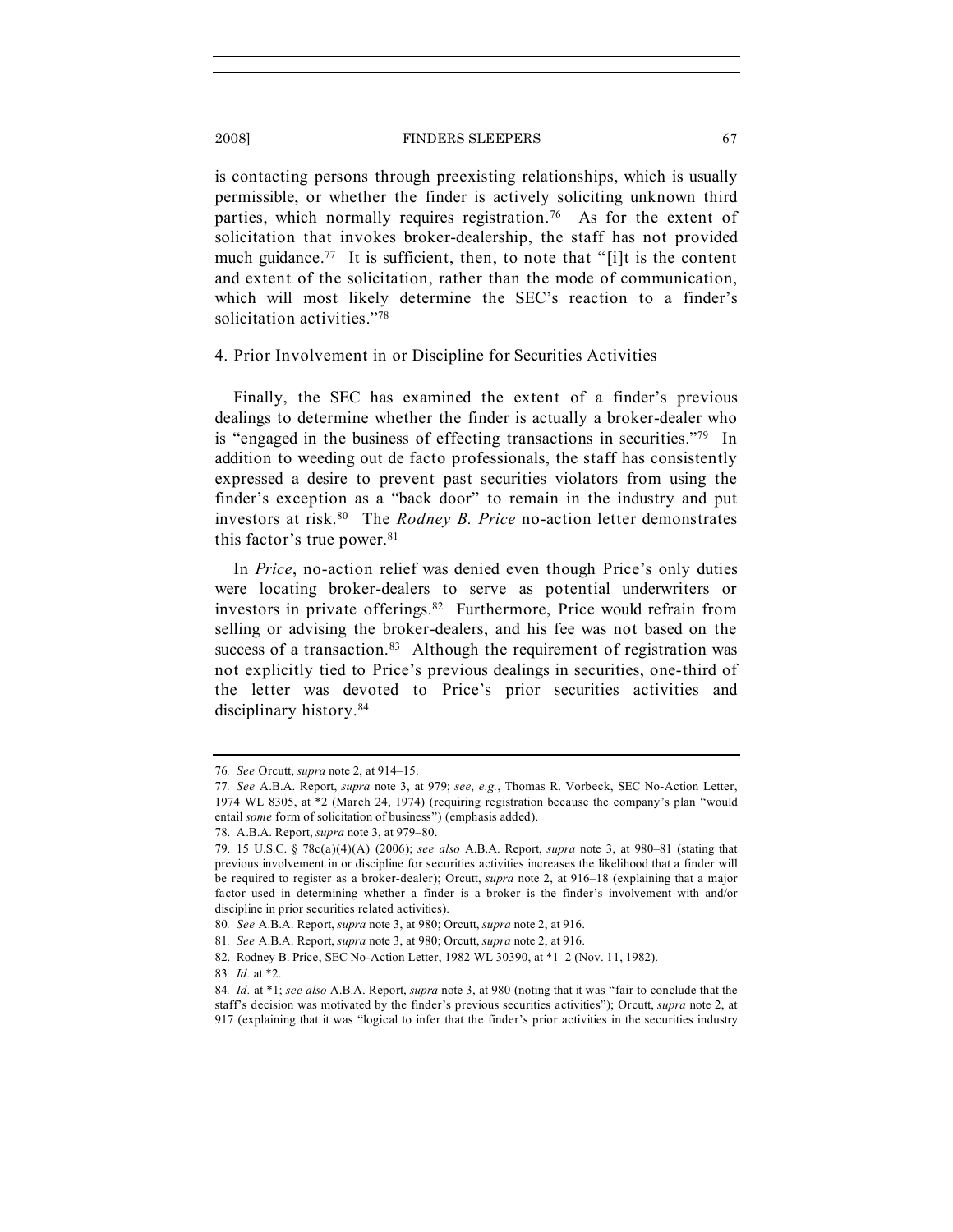# 5. A Note on Common Law

It is debatable as to whether "the factors that must be present in order [to] receive a no-action letter are . . . identical to those that must exist for a court to conclude that a person is a finder rather than a broker or dealer."85 Though many cases have evaluated what it means to affect transactions in securities<sup>86</sup> and a few have directly addressed the finder versus broker-dealer distinction, 87 the finder's battle to avoid brokerdealer registration is primarily waged through SEC no-action letter correspondence. Unfortunately, despite the increasing need for finders in the early stages of small business development and the countervailing risks posed by their employment, determining when a finder must register as a broker-dealer remains an inexact science. A strict reading of the staff's position dictates that a finder should—among other things—remove herself from the transaction as soon as the initial introduction is made.

# III. STATE REGULATION OF FINANCIAL INTERMEDIARIES AND THE DAWN OF A DUAL REGULATORY SOCIETY

The SEC's failure to remedy the plight of small businesses has prompted several states to promulgate their own finder rules.<sup>88</sup> These rules are undoubtedly well-intentioned, but they will do little, if anything, to clarify the finder versus broker-dealer distinction and facilitate small business formation.<sup>89</sup> Because entrepreneurs and investors are normally subject to state and federal regulations, state registration schemes will only corral the rare securities offering that occurs purely intrastate.<sup>90</sup>

and particularly his history of disciplinary actions were the primary motivation" for Price's no-action denial).

<sup>85</sup>*. See* BLOOMENTHAL & WOLFF, *supra* note 73, § 23.2 (explaining that "a court would not necessarily require compliance with each and every criterion of the SEC no-action letters in determining whether a person is a broker-dealer").

<sup>86</sup>*. See*, *e.g.*, SEC v. George, 426 F.3d 786, 797 (6th Cir. 2005); SEC v. Margolin, [1992 Transfer Binder] Fed. Sec. L. Rep. (CCH) ¶ 97,025, at 94,517 (S.D.N.Y. Sept. 30, 1992); *see also* Lipton, *supra*  note 37, at 909–12 (examining case law construing the statutory definition of a broker).

<sup>87.</sup> Several decisions illustrate that some courts may be willing to consult SEC no-action letters for guidance. *See*, *e.g.*, Couldock & Bohan v. Société Generale Sec. Corp., 93 F. Supp. 2d 220, 228–30 (D. Conn. 2000); Cornhusker Energy Lexington, LLC v. Prospect St. Ventures, [2006 Transfer Binder] Fed. Sec. L. Rep. (CCH) ¶ 93,974, at 91,140 (D. Neb. Sept. 12, 2006).

<sup>88</sup>*. See* Ebaugh, *supra* note 7, at 21 (describing how the federal government's failure to address financial intermediaries has caused states to "rush to regulate this area").

<sup>89</sup>*. See* Jacobsen & Fay, *supra* note 9, at 42 ("[L]ittle can effectively be done at the state level until federal securities laws and regulations expand activities permitted by finders.").

<sup>90</sup>*. See* Ebaugh, *supra* note 7, at 22; *see also* ROBERT J. HAFT & MICHELE H. HUDSON, ANALYSIS OF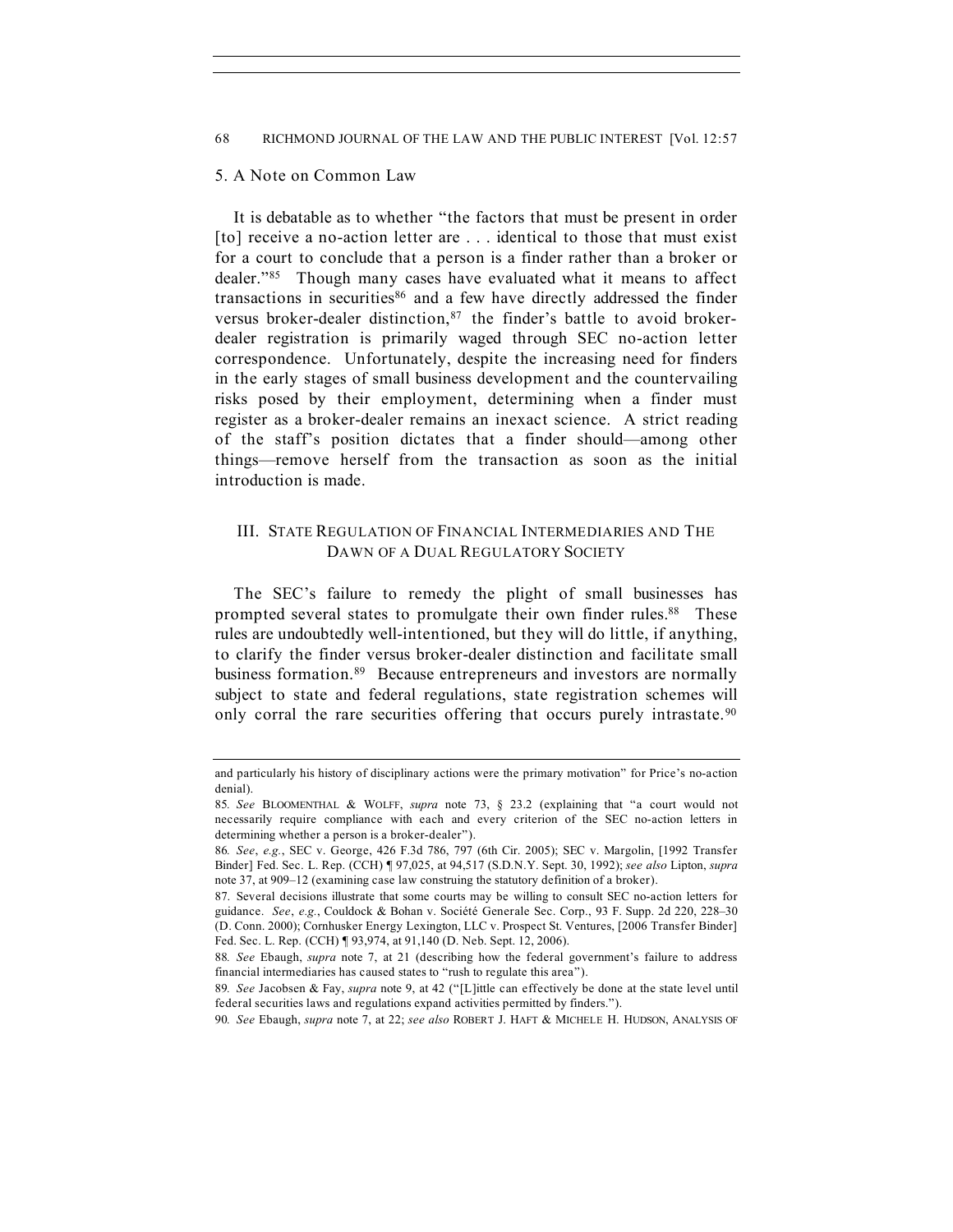Instead of solving the funding gap, state registration schemes force finders to comply with conflicting federal and state regulations.<sup>91</sup> This new problem runs counter to the general trend of securities federalization and further highlights the need for preemptive federal legislation articulating the permissible role of finders in the small capital market.

# A. State Registration for Finders

Michigan, Texas, and South Dakota have all recognized the need to monitor financial intermediaries through state registration.<sup>92</sup> While their mechanics are different, each state has tried to balance the goal of investor protection with relaxed registration procedures.<sup>93</sup> Michigan acted first in 1978 by defining a finder as "a person who, for consideration, participates in the offer to sell, sale, or purchase of securities or commodities by locating, introducing, or referring potential purchasers or sellers."94 These finders are exempt from the burdensome process of broker-dealer registration, but they must still register with the state as investment advisers.<sup>95</sup>

Nearly twenty years later, Texas defined finders as persons who receive compensation for introducing issuers and accredited investors for the purpose of potential investment, but do not negotiate the terms of the investment or give advice regarding the merits of the transaction.<sup>96</sup> Unlike Michigan, Texas created a distinct category of finder registration complete with an explicit list of prohibited finder activities. $97$  To comply with the Texas statute, finders must complete an application, pay a registration fee, make certain disclosures to prospective clients, limit the amount of information they disseminate concerning potential

96. 7 TEX. ADMIN. CODE § 115.1(a)(9) (2008).

KEY SEC NO-ACTION LETTERS § 9:11 (2007) (referring to the intrastate offering exception to federal regulation as "illusory").

<sup>91</sup>*. See* Ebaugh, *supra* note 7, at 21.

<sup>92</sup>*. See* Posting of Jay Fishman to Jim Hamilton's World of Securities Regulation, http://jimhamiltonblog.com/2006\_11\_01\_archive.html (Nov. 16, 2006, 10:12 EST).

<sup>93</sup>*. See*, *e.g.*, John R. Fahy, *The New Texas "Finder" Securities Broker Registration*, 41 TEX. J. BUS. L. 341, 341 (2006) (describing the new Texas finder rules as a "'light' version of broker-dealer registration").

<sup>94.</sup> MICH. COMP. LAWS § 451.801(i) (2002). The Act covered finders as part of its regulatory regime to monitor financial intermediaries who were not otherwise addressed by the registration scheme. *See*  Hall, *supra* note 10.

<sup>95</sup>*. See* MICH. COMP. LAWS § 451.502 (2002); *see also* A.B.A. Report, *supra* note 3, at 966 n.7 (describing how the Michigan statute sets forth seven finder requirements for investment adviser registration).

<sup>97</sup>*. Id.* § 115.11(a).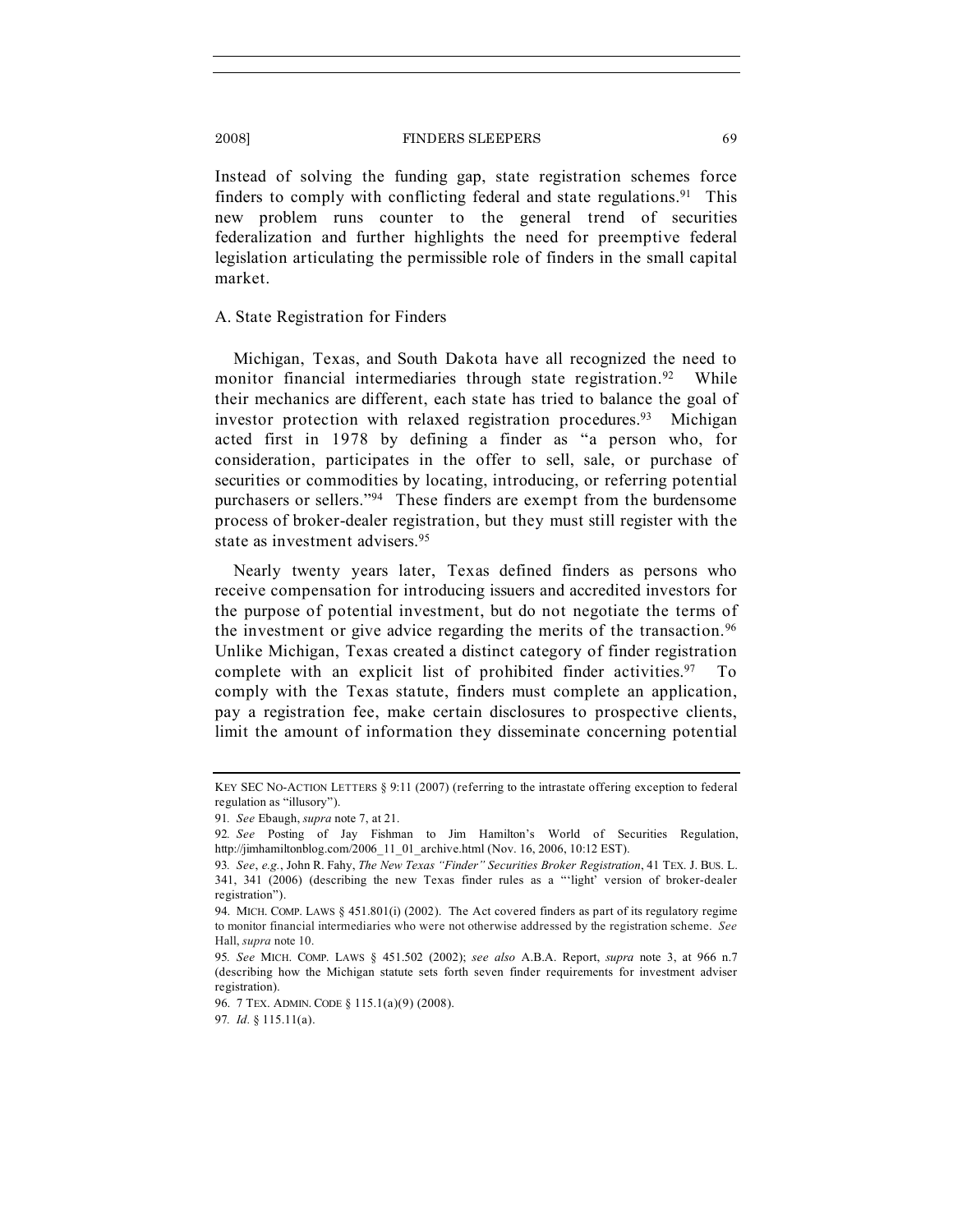investors, and maintain detailed records available to the Texas SEC for a five-year period.98

South Dakota followed Texas's lead by defining a finder as a "person who directly or indirectly locates, introduces, or refers any person to an issuer."99 Among other things, finders are prohibited from giving investment advice, participating in negotiations, or soliciting new investors.100 Notably, South Dakota finders can receive success-based compensation without destroying their exemption from broker-dealer registration so long as the compensation is disclosed prior to the transaction.101 California appears next in line as the California Securities Commission solicited comments from the securities industry in late 2006 to determine how the state should regulate financial intermediaries.102 Texas was purposely designed as a model for other states, and the recent surge of state activity suggests that states are tired of waiting for the federal government to act.103 Instead of solving the finder's dilemma, however, widespread state regulation merely increases transaction costs for small business owners attempting to comply with applicable law.

# B. The Problems Created by a Dual Regulatory System

The dual regulatory system, which simply refers to the overlap between federal and state securities regulation, places a particularly high burden of compliance on small issuers with limited resources.<sup>104</sup> While both federal and state regulators aim to protect investors and promote economic growth, competing philosophies have produced a complex set

<sup>98</sup>*. Id.*; *see also* Fahy, *supra* note 93, at 344–45 (listing the burdens imposed by Texas's finder registration).

<sup>99.</sup> S.D. ADMIN. R. § 20:08:03:17(3) (2008).

<sup>100</sup>*. Id.* § 20:08:03:17(3), :17(5).

<sup>101</sup>*. Id.* § 20:08:03:17(3)–(4).

<sup>102.</sup> Ca. Dep't of Corps., *Invitation for Comments on Administrative Regulation Under the Corporate Securities Law*, Sept. 13, 2006, *available at* http://www.corp.ca.gov/OLP/pdf/rm/3106notice.pdf.

<sup>103</sup>*. See* Ebaugh, *supra* note 7, at 21, 23 ("When it adopted the new rules, the Texas State Securities Board anticipated that they would be a model for other states to follow." Now, there is "[n]o question about it, states are in a rush to regulate this area."); *see also* Fahy, *supra* note 93, at 345 ("The Texas Finder Rule is the first such limited registration program in the United States and will act as a road map to other State Securities Administrators and the SEC should these regulators want to do something similar.").

<sup>104</sup>*. See* Douglas J. Dorsch, *The National Securities Market Improvement Act: How Improved Is the Securities Market?*, 36 DUQ. L. REV. 365, 392 (1998) (explaining that "[c]ompliance costs of \$100,000 are more easily swallowed by an issuer of \$7,000,000 of securities than by an issuer of only \$250,000"); *see also* Michael W. Ott, *Delaware Strikes Back: Newcastle Partners and the Fight for State Corporate Autonomy*, 82 IND. L.J. 159, 164–65 (2007) (describing the dual regulatory system).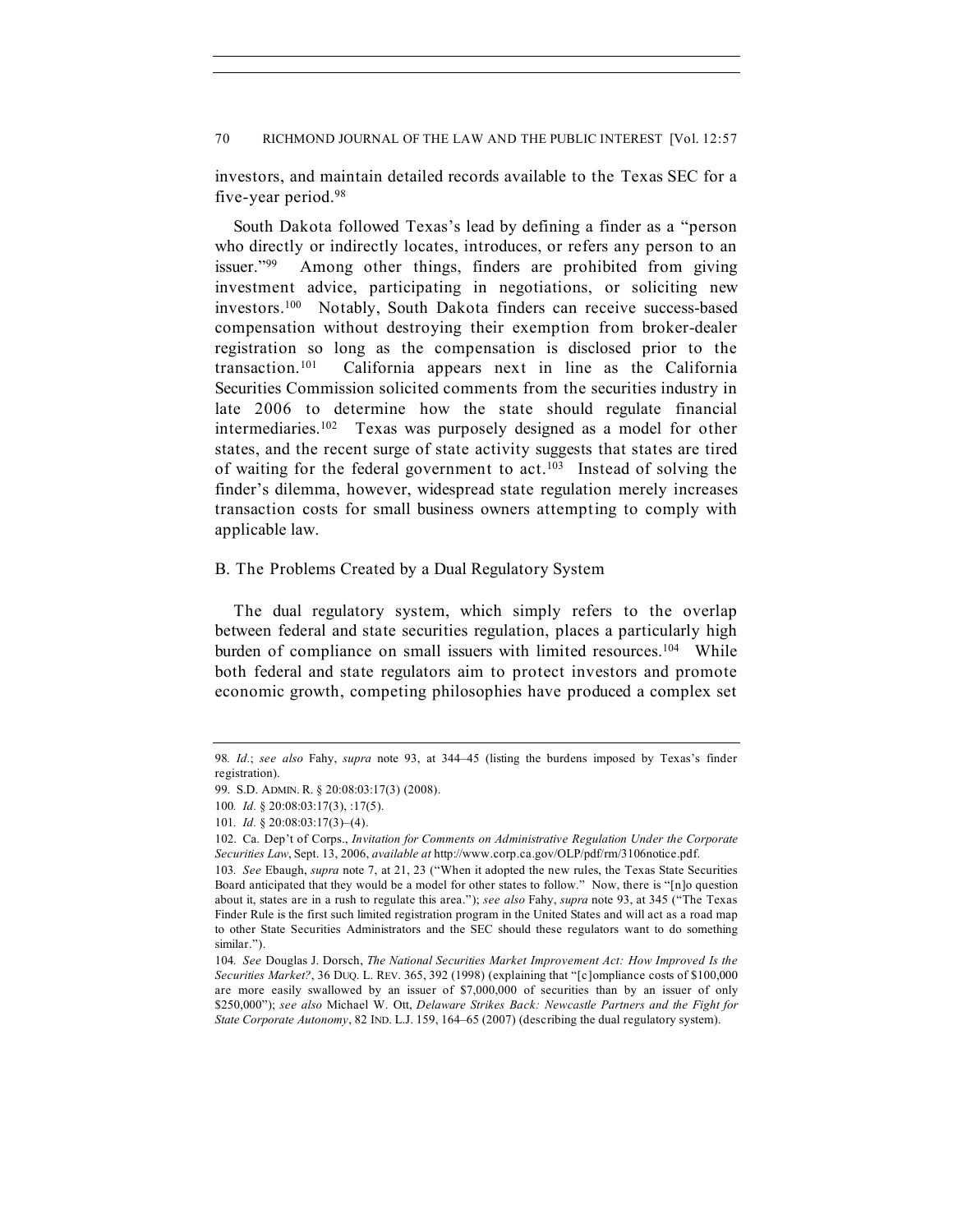of rules that many find difficult to navigate.105 In addition to federal requirements, issuers face varied obligations in different states,<sup>106</sup> and even if a common legal framework controlled, jurisdictions could interpret the framework differently.<sup>107</sup> The end result is a patchwork quilt of federal and multi-state regulation that—due to increased costs of compliance—deters the formation of many small to mid-sized businesses.108

If states continue to regulate financial intermediaries, the general issues presented by a dual regulatory system will be imposed on an area of the law which is already yearning for clarity. Even though Texas's decision to register finders has received some support from the business community, these reactions are short-sighted and misinformed.109 Instead of protecting business interests, the new registration scheme exacerbates the funding gap by requiring small businesses to comply with not one, but two, sets of regulations.<sup>110</sup> Because the Texas statute conflicts with the federal broker-dealer requirements and—unlike Michigan and South Dakota—requires finders to register as a unique category of intermediary, finders may be in compliance with one set of rules while in violation of another.<sup>111</sup> For example, Texas requires the finder's introduction be to an accredited investor, while the Exchange Act contains no such qualification.<sup>112</sup> The federal rule, on the other hand, all but prohibits success-based compensation<sup>113</sup> while Texas and

<sup>105</sup>*. See* Renee M. Jones, *Does Federalism Matter? Its Perplexing Role in the Corporate Governance Debate*, 41 WAKE FOREST L. REV. 879, 890 (2006) [hereinafter Jones, *Does Federalism Matter?*].

<sup>106</sup>*. See* Kenneth I. Denos, *Blue and Gray Skies: The National Securities Markets Improvement Act of 1996 Makes the Case for Uniformity in State Securities Law*, 1997 UTAH L. REV. 101, 125 (1997) (noting that state securities laws are "a balkanized array of statutes with little resemblance to each other" that "were extremely imposing for multistate issuers").

<sup>107</sup>*. See id.* at 126 (explaining that interpretation of verbatim provisions of the Uniform Securities Act varied as much as the judges and regulators attempting to interpret them).

<sup>108</sup>*. See* Jones, *Does Federalism Matter?*, *supra* note 105, at 889–90 (explaining how the lack of uniformity caused corporations to complain "that the system was duplicative and wasteful because it required companies to contend with the costs and inconvenience of complying with federal securities laws as well [as] the laws of every state in which their securities traded"). Apple Computer's initial public offering is a good example of how varied state regulation can stunt capital growth. *See* Denos, *supra* note 106, at 112. In 1980, twenty states refused to approve the offering because it was "too risky," despite being underwritten by Morgan Stanley and achieving a very high appraisal. *See id.* As we now know, the offering was very lucrative for investors.

<sup>109.</sup> For a description of how the Texas finder's rule has received local support, see Hall, *supra* note 10. The initial optimism of the Houston business community, however, fails to consider that only intrastate dealings will be protected. *See* Ebaugh, *supra* note 7, at 22.

<sup>110</sup>*. See* Ebaugh, *supra* note 7, at 21, 23 ("[F]inders in Texas have the difficult task of reconciling the new finder rules with the federal securities laws.").

<sup>111</sup>*. See id.* at 22–23.

<sup>112</sup>*. See id.* at 21–22.

<sup>113</sup>*. See supra* Part II.B.1, *supra*.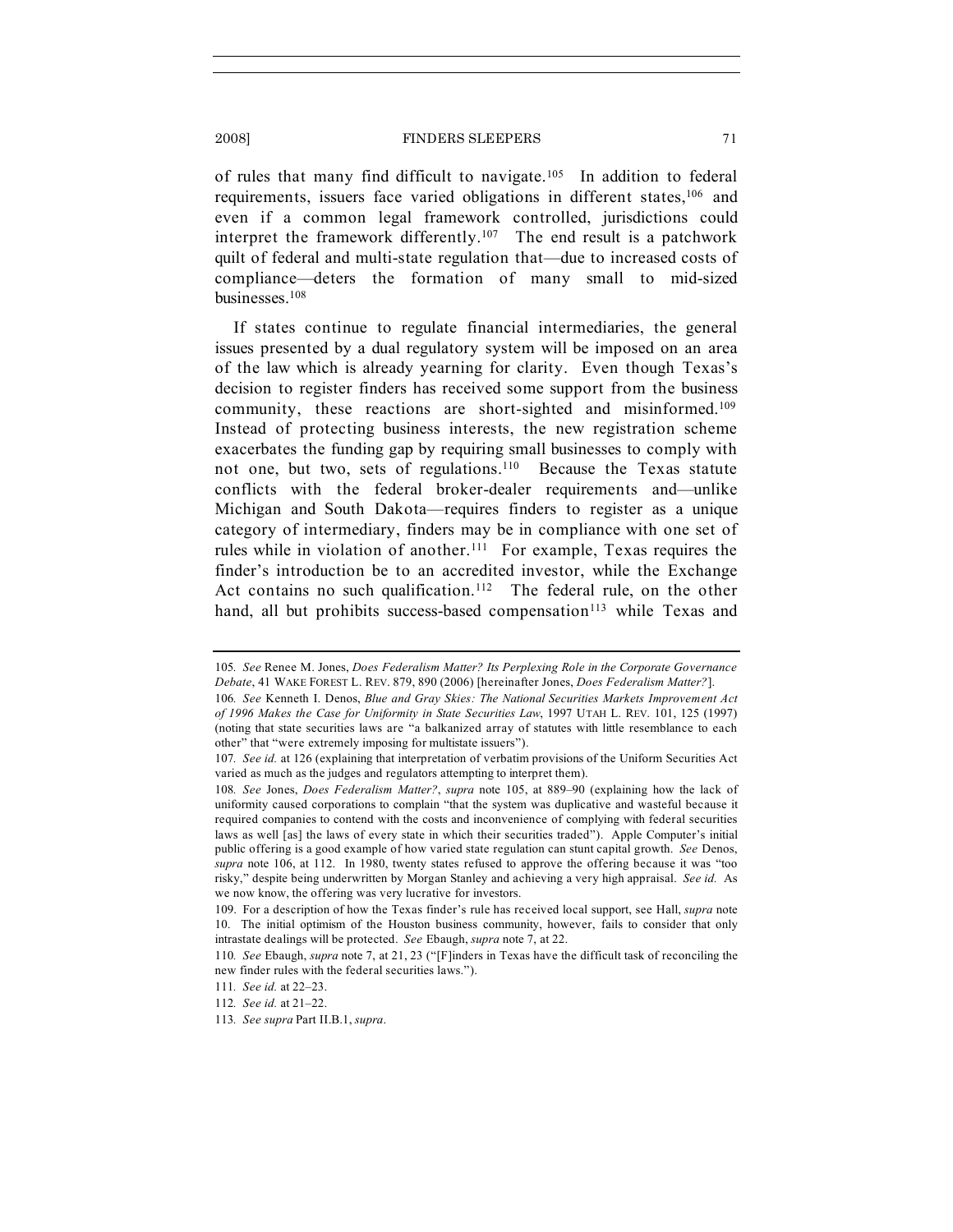South Dakota permit such compensation with the proper qualifications.114 Purely intrastate securities transactions are not subject to federal regulations, but this narrow exception is incapable of providing a national solution to the capital formation problems of small businesses.115

Not only is a state-by-state approach insensitive to the finder's dilemma, but it also bucks the recent trend of securities federalization. In the past decade, Congress has abandoned its reliance on a dual regulatory system and launched a full-scale attack on the state securities field.<sup>116</sup> The Private Securities Litigation Reform Act of 1995 ("PSLRA"),117 the National Securities Markets Improvement Act ("NSMIA"),118 the Securities Litigation Uniform Standards Act of 1998 ("SLUSA"),119 and even Sarbanes-Oxley120 are examples of federal preemption legislation divesting regulatory power from the states in a quest for uniformity.<sup>121</sup> While states retain the authority to require

<sup>114</sup>*. See* S.D. ADMIN R. 20:08:03:17 (2006); Ebaugh, *supra* note 7, at 22.

<sup>115</sup>*. See* Ebaugh, *supra* note 7, at 22; *see also* Lipton, *supra* note 37, at 943 (stating that the intrastate exception "is restrictively applied").

<sup>116</sup>*. See* A. Brooke Overby, *Our New Commercial Law Federalism*, 76 TEMP. L. REV. 297, 321 (2003) (describing the federal government's increased occupation of commercial law authority as "the phenomenon of creeping federalization"). For a particularly scathing critique of blue sky regulation, see J. Sinclair Armstrong, *The Blue Sky Laws*, 44 VA. L. REV. 713 (1958). The former SEC commissioner chastises blue sky laws for their "special meaning—a meaning full of complexities, surprises, unsuspected liabilities for transactions normal and usual—in short, a crazy-quilt of state regulations no longer significant or meaningful in purpose, and usually stultifying in effect, or just plain useless." *Id.* at 714–15.

<sup>117.</sup> Pub. L. No. 104-67, 109 Stat. 737 (1995) (codified in scattered sections of 15 U.S.C.). The PSLRA dramatically changed securities fraud claims by raising pleading standards and enacting lead plaintiff provisions for securities class actions. *See id*; *see also* Renee M. Jones, *Dynamic Federalism: Competition, Cooperation and Securities Enforcement*, 11 CONN. INS. L.J. 107, 113 n.27 (2004) [hereinafter Jones, *Dynamic Federalism*].

<sup>118.</sup> Pub. L. No. 104-290, 110 Stat. 3416 (1996) (codified as amended in scattered sections of 15 U.S.C.). The NSMIA, which sought to balance investor protection with the need to streamline the securities registration process, prohibits states from regulating or requiring the registration of federally "covered securities," including those securities exempt from securities registration. *See* 15 U.S.C. § 77r(a) (2007); H.R. REP. NO. 104-622, at 16–17 (1996), *reprinted in* 1996 U.S.C.C.A.N. 3877, at 3878– 79.

<sup>119.</sup> Pub. L. No. 105-353, 112 Stat. 3227 (1998) (codified as 15 U.S.C. §§ 77(p)(c), 78(b) (2006)). The SLUSA preempts class action suits for securities fraud based on state law when the securities at issue are a "covered security." *See* Jones, *Dynamic Federalism*, *supra* note 117, at 113–14.

<sup>120.</sup> Pub. L. No. 107-204, 116 Stat. 746 (2002) (codified in scattered sections of 15 U.S.C.). In response to the Enron scandal, Sarbanes-Oxley imposed a greater level of federal oversight on corporate activity. *See generally* Valerie Watnick, *Whistleblower Protections Under the Sarbanes-Oxley Act: A Primer and a Critique*, 12 FORDHAM J. CORP. & FIN. L. 831, 831–32 (2007) (describing briefly the catalysts behind Sarbanes-Oxley).

<sup>121</sup>*. See* Jones, *Does Federalism Matter?*, *supra* note 105, at 894 (explaining that the preemption legislation "overturned a seventy-year tradition of federal deference to state authority in the securities arena"); Jones, *Dynamic Federalism*, *supra* note 117, at 113–14 (describing a series of federal attacks on state regulatory power in the securities field); *see also* Rutheford B. Campbell, Jr., *Blue Sky Laws*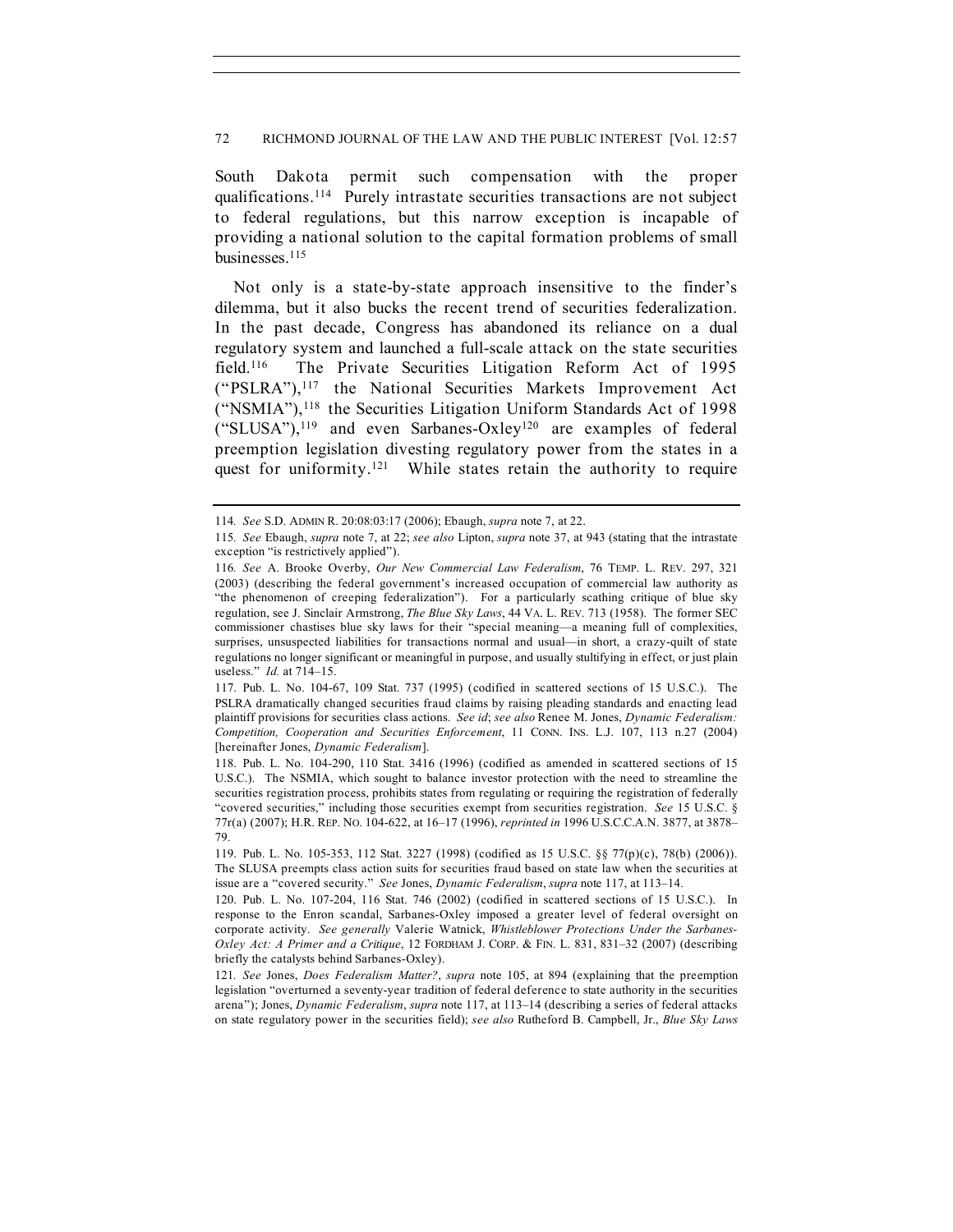notice filing and prosecute fraud within their jurisdiction, $122$  the overwhelming trend is to facilitate capital formation by removing the burdens of multi-state compliance.123 Applied to financial intermediaries, federal preemption makes good economic sense.124 When the role of a finder is clearly defined and registration is centrally mandated by a common authority, regulation is powerful and efficient.<sup>125</sup> Moreover, transaction costs decrease and more small businesses are able to access the start-up capital currently eluding them $126$ 

State registration of finders has a sound theoretical basis. State securities commissions exist to protect investors, after all, and finders are a powerful industry of unregulated individuals who are becoming increasingly prevalent in the early stages of capital formation.<sup>127</sup> Despite this, the efforts of Texas and its counterparts are doomed to fail.<sup>128</sup> As more and more states bow to local business interests, the body of multi-state regulation effectively dons layer after layer.129 While investors may be better protected by such registration, it comes at too high a cost. For the small businesses already disadvantaged by the funding gap, the costs of ensuring compliance with the Exchange Act as well as the laws of fifty states are far too great to overcome.<sup>130</sup>

129*. See* Ebaugh, *supra* note 7, at 21.

*and the Recent Congressional Preemption Failure*, 22 J. CORP. L. 175, 196 (1997) (articulating the essence of preemption as the notion that "states no longer have the authority to enact rules requiring the registration or merit qualification of certain securities or with respect to certain transactions").

<sup>122.</sup> 15 U.S.C. § 77r(c) (2006). The preservation of state authority corresponds with the NSMIA's stated intent to permit state governments "to regulate small, regional, or intrastate securities offerings, and to bring actions pursuant to State laws and regulations prohibiting fraud and deceit, including broker-dealer sales practices abuses." *See* H.R. REP. NO. 104-622, at 16, *reprinted in* 1996 U.S.C.C.A.N. 3877, at 3878.

<sup>123.</sup> In his testimony before the Senate Committee on Banking, Housing, and Urban Affairs, SEC Chairman Arthur Levitt admitted, "[t]he current system of dual federal-state regulation is not the system that Congress—or the Commission—would create today if we were designing a new system." *See* S. REP. NO. 104-293 at \*2, *available at* 1996 WL 367191.

<sup>124</sup>*. See* Orcutt, *supra* note 2, at 931 (proposing a federally-registered class of private placement finders which would largely preempt state regulation); *see also* Letter from Michael T. Williams, Williams Law Group, Pa., to SEC Advisory Committee on Smaller Public Companies (May 30, 2005), *available at* http://www.sec.gov/rules/other/265-23/mtwilliams6614.pdf (lobbying for federal preemption).

<sup>125</sup>*. See* Orcutt, *supra* note 2, at 931–32.

<sup>126</sup>*. See id.* (explaining that a tailored approach to finders could reduce private capital market problems "without including a multitude of additional (and costly) regulatory requirements").

<sup>127</sup>*. See supra* notes 15–21 and accompanying text.

<sup>128</sup>*. See* Jacobsen & Fay, *supra* note 9, at 42.

<sup>130</sup>*. See id.* at 21, 23; *see also* Denos, *supra* note 106, at 106 (explaining that issuers "not only ha[ve] to comply with increasingly labyrinthine federal requirements, but also face[] fifty similarly worded statutes interpreted by state courts and regulators who viewed their duty to investors from a completely different perspective").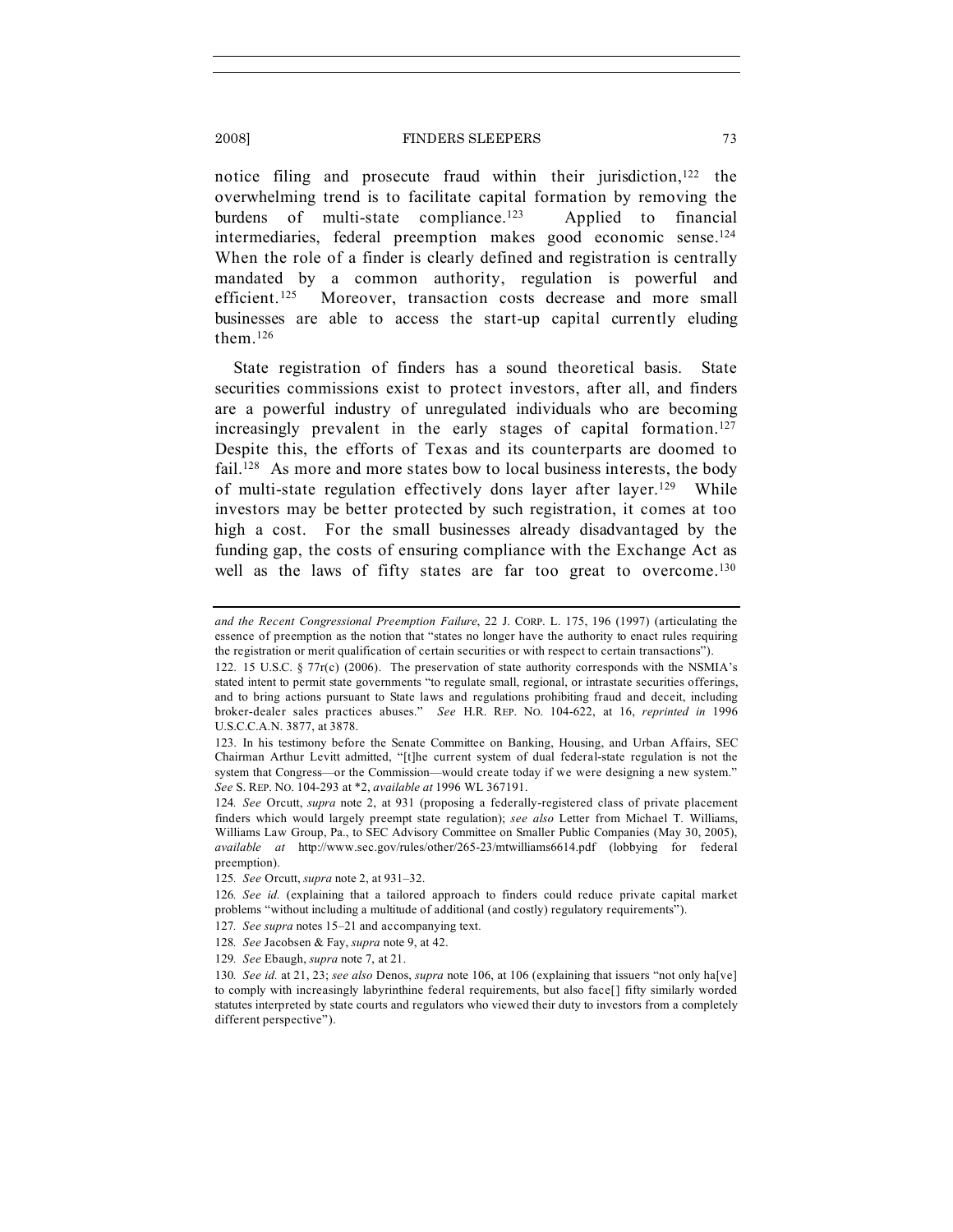Congress has recognized that a dual regulatory system stifles economic growth in other contexts,131 but it has consistently failed to apply a similar logic to financial intermediaries. Along with the murky definition of a lawful finder, a burgeoning dual regulatory system strengthens the argument for a definitive piece of federal finder's legislation. Without federal preemption, more states will legislate, more burdens will be imposed, and economic growth will continue to be hampered.132

# IV. CONCLUSION

The proper government reaction to the inability of small businesses to obtain financing is to recognize the market's natural response of employing financial intermediaries and legitimize these activities through lightened registration.<sup>133</sup> This encourages capital formation by putting money into the hands of emerging small businesses and decreases the risk of investor fraud by bringing finders within the reach of the SEC's regulatory authority.134 The present regulatory regime, however, does neither. Instead of embracing and defining the finder, the SEC has declined to draw a bright line between finders and broker-dealers.<sup>135</sup>

The proposal to legitimize the role of finders to facilitate capital formation is neither new nor particularly brilliant. Commentators and practitioners have suggested reform for years,136 the Small Business Association and other advocate groups have repeatedly touted the merits of finder's reform,<sup>137</sup> and the American Bar Association ("ABA") has submitted an extensive study to the SEC identifying the crucial role finders play, the ineffective response of the current SEC regime, and the need for sweeping change.138 Most proposals rightfully hinge on the creation of a federally-registered class of finders, either as a new

<sup>131</sup>*. See supra* notes 117–23 and accompanying text.

<sup>132</sup>*. See* Ebaugh, *supra* note 7, at 21, 22.

<sup>133</sup>*. See* A.B.A. Report, *supra* note 3, at 961–62; Connolly, *supra* note 1, at 706–07; Orcutt, *supra* note 2, at 938–41.

<sup>134</sup>*. See* Orcutt, *supra* note 2, at 931–32.

<sup>135</sup>*. See supra* Part II.B.

<sup>136</sup>*. See* Connolly, *supra* note 1, at 706–07; Orcutt, *supra* note 2, at 928–30; Makens, *supra* note 21, at 5; Letter from Michael T. Williams, Williams Law Group, Pa. to SEC Advisory Committee on Smaller Public Companies, *supra* note 124.

<sup>137</sup>*. See* SEC, Final Report of the Twenty-Third Annual SEC Government-Business Forum on Small Business Capital Formation, at 9–10 (Sep. 20, 2004), *available at* http://www sec.gov/info/smallbus/gbfor23.pdf (denoting finder's reform as the forum's number one recommendation).

<sup>138</sup>*. See generally* A.B.A. Report, *supra* note 3, at 968–70 (explaining the need for change).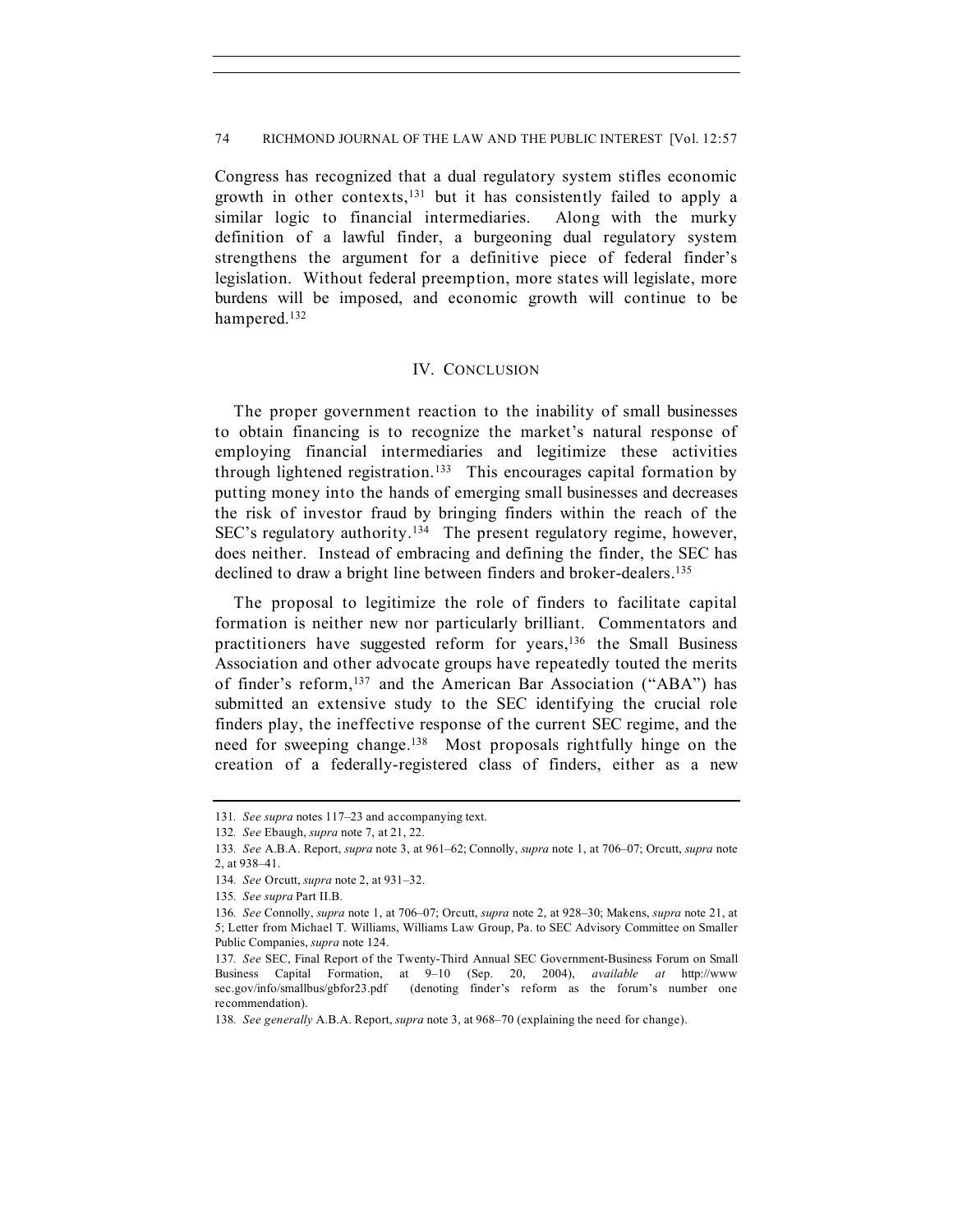category of financial intermediary or a subset of the broker-dealer.139 Finders would be required to meet minimum standards, and registration burdens would be relaxed to create an environment where accredited finders are available to the small business market.<sup>140</sup>

Though finder's reform has been labeled a top priority and the SEC has spoken with representatives from the ABA,<sup>141</sup> obtaining new legislation has been and will likely continue to be an "uphill battle."<sup>142</sup> The National Association of Securities Dealers has lobbied hard to maintain the regulatory system's current reliance on broker-dealers, and some in the SEC fear that relaxing its registration requirements will leave investors vulnerable to market fraud.<sup>143</sup> But it is getting harder and harder to ignore market realities. The small business funding crisis has been well-documented by the financial and legal professions, and no one denies that small business development is essential to the growth of the American economy.<sup>144</sup> In addition to generating  $60\%$  to 80% of new jobs annually, small businesses represent 99.7% of all employer firms, employ approximately 50% of all private sector employees, pay more than 45% of total U.S. private payrolls, create more than 50% of nonfarm gross domestic products, and comprise 97% of all identified exporters.145

<sup>139</sup>*. Compare* Orcutt, *supra* note 2, at 930–31 (proposing a wholly distinct class of registered placement finders), *with* Connolly, *supra* note 1, at 724–25 (proposing a class of private investment fund private placement broker-dealers as a subcategory of the current registered broker-dealer community).

<sup>140</sup>*. See* A.B.A. Report, *supra* note 3, at 961–65; Connolly, *supra* note 1, at 725–28; Orcutt, *supra* note 1, at 930–45.

<sup>141</sup>*. See* Cohen et al., *supra* note 20 (reporting that the SEC Government-Business Forum on Small Business Capital Formation made finder's reform its highest priority recommendation); Linda C. Thomsen & John W. White, *The SEC Speaks in 2008: Division of Trading and Markets Outline*, 1645 PLI/Corp 91, 131 (2008) ("The [SEC] staff has met with members of the ABA Task Force, NASD staff, and NASAA representatives to discuss the ABA Task Force's recommendations and is actively considering the issues raised by the report.").

<sup>142</sup>*. See* Fink, *supra* note 1 (equating lobbying efforts for the SEC to lighten its registration burdens to an "uphill battle").

<sup>143</sup>*. See id.* (stating that if the SEC changed course, it would "run into stiff resistance from a lobby more influential than the CEO Council—the NASD polices broker-dealers for the SEC"). Fink also describes how recent fraud cases have sharpened the government's stance on strict broker-dealer requirements. *See id.*

<sup>144</sup>*. See*, *e.g.*, Orcutt, *supra* note 2, at 861 ("The continuous creation of new rapid-growth start-ups plays a substantial role in the success of the US economy."); SEC, Investor's Advocate, *supra* note 12 ("[T]he common interest of all Americans in a growing economy that produces jobs, improves our standard of living, and protects the value of our savings means that all of the SEC's actions must be taken with an eye toward promoting the capital formation that is necessary to sustain economic growth.").

<sup>145.</sup> U.S. Small Bus. Admin., Frequently Asked Questions, http://app1.sba.gov/faqs/faqIndexAll.cfm? areaid=24 (last visited Nov. 3, 2008); *see also* Orcutt, *supra* note 2, at 862 (summarizing statistics